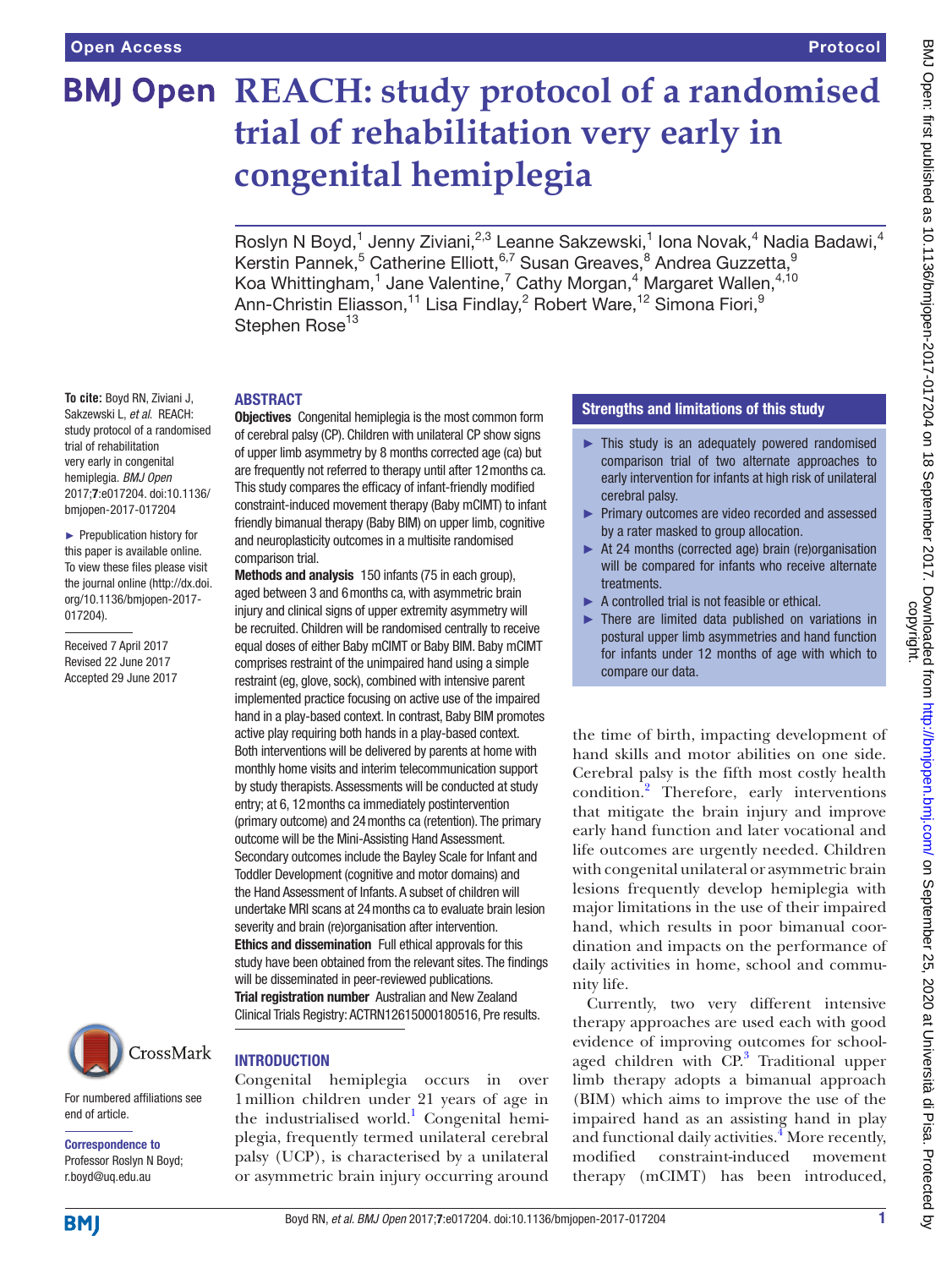which employs a unimanual approach whereby the unimpaired hand is constrained in a glove to encourage inten-sive unimanual training of the hemiplegic arm.<sup>[5](#page-15-4)</sup> There is speculation that BIM may benefit later bimanual coordination, whereas mCIMT may achieve earlier capability in the hemiplegic hand due to specificity of training. Other conclusions have been drawn from animal studies hypothesising that early mCIMT may have a deleterious effect on brain reorganisation (overlateralisation of corticospinal pathways), whereas equal training of both hands may reduce such an effect.<sup>4</sup> To date, however, neither of these approaches have been tested or compared in a definitive randomised controlled trial (RCT) in very young infants with asymmetric brain lesions. This RCT, the Rehabilitation EArly for Congenital Hemiplegia (REACH) study, will directly compare an intensive infant friendly one-handed approach using mCIMT, called 'Baby mCIMT', to an equally intensive two-handed (bimanual) approach, called 'Baby BIM,' in very young infants with unilateral or asymmetric brain lesions and clinical signs of unilateral CP.

## Aims and hypotheses Broad aim

To conduct a multisite RCT in four states, in Queensland, New South Wales, Western Australia and Victoria (Australia) with 150 infants (75 in each group) with asymmetric brain lesions (congenital or acquired prior to 6months ca) and clinical signs of UCP. This study will determine whether Baby mCIMT is more effective than Baby BIM in improving infants' ability to use their impaired hand in bimanual play activities (Mini-Assisting Hand Assessment (Mini-AHA)) at 12months corrected age (ca). The secondary outcomes will test the differential effect of each approach on fine motor (Hand Assessment of Infants (HAI)) and Bayley Scale for Infant and Toddler Development (Bayley-III; motor and cognitive domains) at 12 and 24months ca. in addition to symmetry of the corticospinal pathway development and its relationship to bimanual activities at 24months ca.

#### Major hypothesis to be tested

 $H<sup>1</sup>$  Baby mCIMT improves the symmetrical development of reach and grasp (unimanual capacity, HAI) to a greater extent than Baby BIM leading to better bimanual coordination (Mini-AHA) at 12months ca.

#### Secondary hypotheses

H<sup>2</sup> Baby mCIMT is more effective than Baby BIM in enhancing fine motor and cognitive development at 12 and 24months ca (Bayley-III) and better participation in play, self-care activities and social functioning (Pediatric Evaluation of Disability Inventory Computer Adapted Test (PEDI-CAT)).

H<sup>3</sup>neuroplasticity of the key motor networks, as measured by structural connectivity, is enhanced and associated with improved bimanual function at 24months

ca in infants undertaking Baby mCIMT compared with those receiving Baby BIM therapy.

The primary aim of our study is to test the major hypotheses in an RCT conducted according to Consolidated Standards of Reporting Trials (CONSORT) guide-lines<sup>[6](#page-15-5)</sup> where we aim to determine if Baby mCIMT confers superior and lasting benefits on use of the impaired hand in bimanual activities over Baby BIM therapy.

Our secondary aim is to determine if there is a differential impact of Baby mCIMT and Baby BIM on early cognitive and fine motor development (Bayley-III) and better participation in play, self-care activities and social functioning (PEDI-CAT) in association with early brain reorganisation (diffusion MRI (dMRI) at 24months ca). Enhancing our understanding of the neural mechanisms underlying early development of upper limb function and bimanual coordination according to the type of intervention will provide important evidence as to the mechanisms underlying children's responses to the type of intervention and the impact on early brain development. To achieve this, we will use dMRI and structural connectivity analyses to evaluate white matter development in motor networks controlling movement in infants receiving Baby mCIMT or Baby BIM therapy at 24 months.

This clinical trial will be conducted across four states of Australia where there is access to populations of infants with hemiplegia through respective state-wide rehabilitation services and the Australian Cerebral Palsy Register (ACPR).<sup>[7](#page-15-6)</sup> Children with hemiplegia usually attend regular schools; however, severity of their hemiplegic arm impairment reduces independence in activities of daily living, compromises participation in education and leisure and can influence their later vocational aspirations. Very early rehabilitation with the most effective therapy that leads to sustained improvements in function and neurological structure could have profound effects on later participation offering a cost-effective and timely model of care. Improving our understanding of the mechanisms of response to therapy is essential to providing effective and timely treatment to achieve sustained outcomes.

# Evidence for mCIMT and bimanual upper limb rehabilitation in congenital hemiplegia

Our meta-analysis reported the efficacy of interventions on improving upper limb dysfunction for school-aged children with hemiplegia.<sup>[3](#page-15-2)</sup> There was moderate to strong evidence that the original approach to CIMT (with a long cast on the unimpaired arm combined with intensive shaping) or modified CIMT (using a glove on the unimpaired hand with activity-based training) was more effective than usual care to improve the quality and efficiency of arm movement. When mCIMT was compared with an equal dose of bimanual therapy at school age, there were differential effects related to the specificity of training.<sup>8</sup> It remains unclear, however, whether one approach is superior in infants as the majority of studies did not include children under 1year of age. Despite the philosophical preference for very early intervention to optimise brain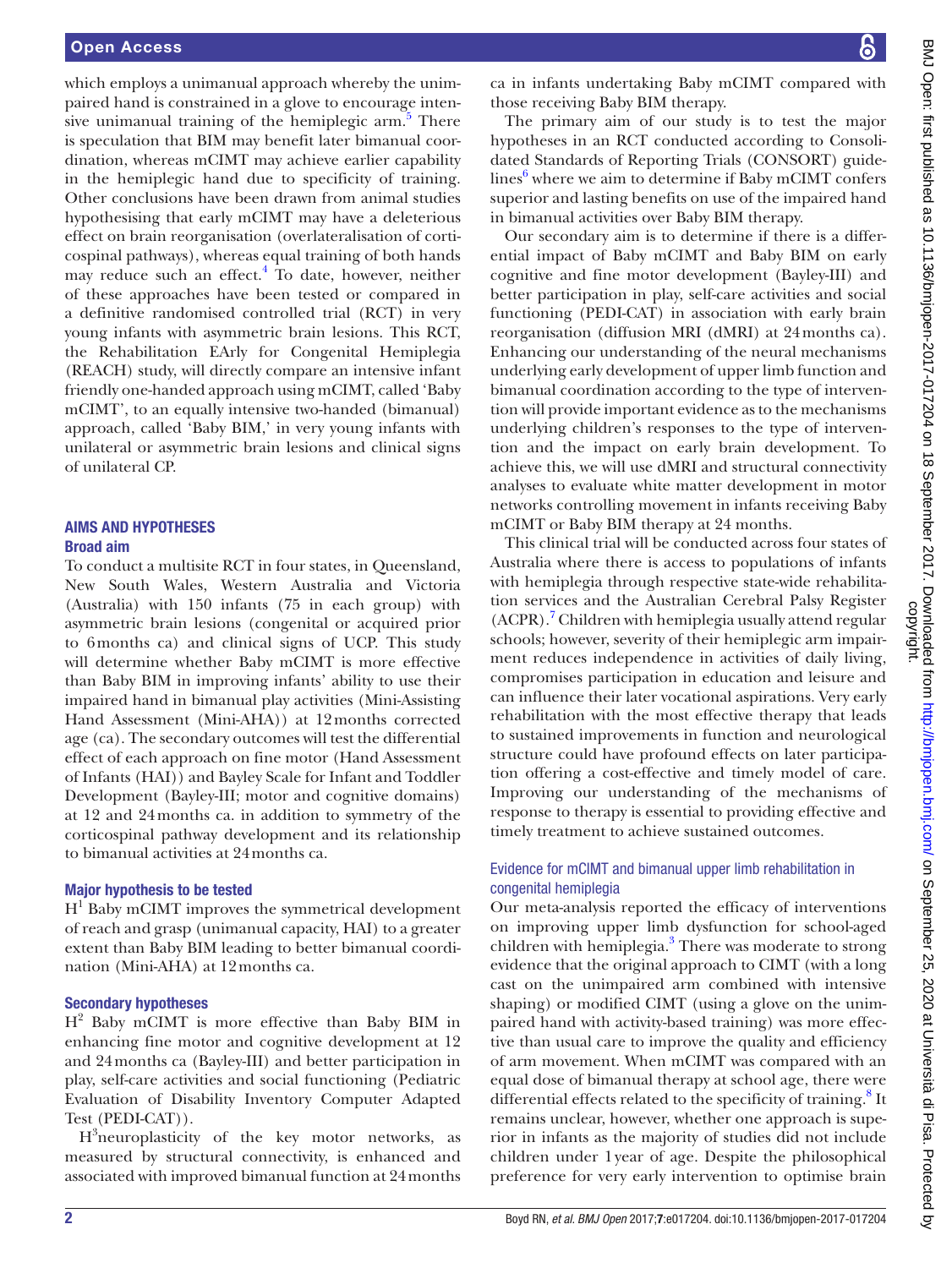

<span id="page-2-0"></span>Figure 1 CONSORT flowchart. ACPR, Australian Cerebral Palsy Register; BIM, bimanual approach; CONSORT, Consolidated Standards of Reporting Trials; DASS, Depression Anxiety Stress Scale; mCIMT, modified constraint-induced movement therapy; EA-SR, Emotional Availability Self-Report Scale; PRIME-G, Pediatric Rehabilitation Intervention Measure of Engagement General Research Version.

neuroplasticity, there is limited research on early upper limb rehabilitation for infants less than  $12$  months ca.<sup>[9](#page-15-8)</sup> It is important to test the efficacy of these two approaches to upper limb therapy in young infants where there is greater potential to harness neuroplasticity.

Cortical reorganisation after an early brain lesion: a critical window For infants with early brain lesions, there are important phases of sensorimotor reorganisation in the first year<sup>[10](#page-15-9)</sup> with two main types of brain reorganisation. $^{11}$  Ipsilesional reorganisation (ie, reorganisation within spared cortical tissue of the damaged hemisphere) allows the damaged motor cortex to become reconnected to the spinal cord, as observed in adults following stroke.<sup>12</sup> Contralesional reorganisation (ie, reorganisation in the undamaged cortex) occurs when existing ipsilateral motor projections remain intact instead of becoming retracted within the first months of life. This alternate type of reorganisation occurs in very early brain lesions $11$  and can lead to severe motor impairment due to dissociation of the primary sensory and motor pathways<sup>13 14</sup> [\(figure](#page-2-0) 1. It is proposed that the first 3–6 months following an asymmetric brain lesion provides a critical opportunity for interventions to influence lateralisation of the corticospinal (CS)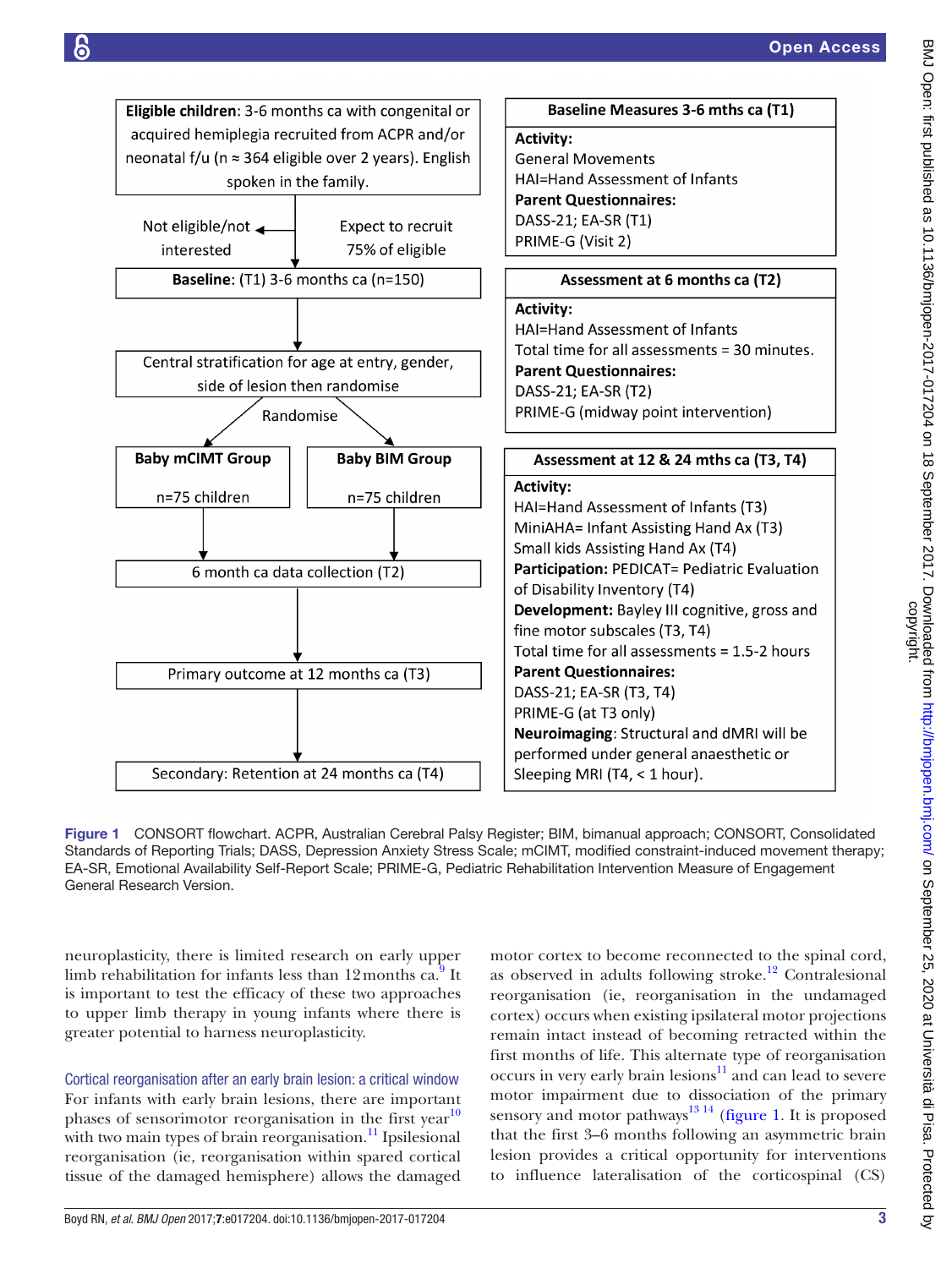pathways.[15](#page-15-13) When sparing of the CS tract is present, early intervention may shape cortical reorganisation and improve outcomes.

To date, there is limited human evidence to determine which interventions lead to ipsilesional rather than contralesional reorganisation. Animal studies provide strong evidence that the type of training (mCIMT or BIM) may differentially impact early brain (re)organisa-tion in infants with asymmetric brain lesions.<sup>[16](#page-15-14)</sup> A review of feline model studies supports the initiation of prehensile training in infants before 6 months.<sup>17</sup> This review indicated a strong correlation between activation of the CS tracts and strength of synaptic connections with spinal motor circuits supporting the hypothesis that early brain damage might initiate a vicious cycle where damaged CS tracts are competitively disadvantaged from maintaining spinal synapses, resulting in secondary reductions in these connections.<sup>17</sup> More recently, the same research group examined whether targeted activation of spared CS tracts led to functional improvement by exploring the effects of early intervention in cats with M1 inactivation.<sup>[16](#page-15-14)</sup> Three groups were studied: (1) early restraint alone with no training of the impaired limb which equals infant age forced use; (2) early restraint plus training which equals infant CIMT and (3) late restraint plus training, which equals restraint and training at feline adolescence. Outcomes measured were: (1) CS tract connections, (2) M1 motor maps and (3) motor performance. Restraint alone was able to restore CS tract connectivity yet failed to impact M1 motor maps or motor function. Late training impacted both CS tract connectivity and motor maps but failed to induce significant functional recovery. The only intervention resulting in major improvements in all three measures of outcome was early restraint combined with training.<sup>16</sup> These animal data support infant mCIMT for rehabilitation of children with asymmetric brain lesions.

# Evidence from advanced brain imaging in children with congenital hemiplegia

The importance of a multilevel network in the reorganisation of the CS system has been suggested by our work in children with congenital hemiplegia. $18$  The developing connectivity and symmetry of the thalamocortical pathways connecting M1 with the motor thalamus is as important as the symmetry of the CS tracts for unimanual capacity and bimanual coordination.<sup>[18 19](#page-15-16)</sup> High Angular Diffusion Imaging was performed to evaluate symmetry in the CS (motor) and thalamocortical (sensorimotor) tracts. Surprisingly, microstructural measures of the sensorimotor thalamic tracts were more significantly correlated with paretic hand function than those of the CS tracts. These data suggest functional outcome is not only related to the integrity of the CS tract but also requires feedback from sensory systems to shape the motor cortex and underlying pathways.<sup>[15 18](#page-15-13)</sup>

To date, upper limb rehabilitation studies have focused on interventions to promote activation of the motor tracts alone with little regard to a balance of input to and

from the sensory tracts. $3^{18}$  These data on rehabilitation and (re)organisation in UCP support a two-handed or bimanual approach to early rehabilitation. As evidence supports alternative approaches, mCIMT from animal studies and BIM from advanced MRI, in addition to the marked lack of evidence for an effective treatment for infants at risk of hemiplegia, $20$  there is an urgent need for further randomised clinical trials. The study proposes a direct comparison between the two alternative approaches (Baby mCIMT and Baby BIM) in very young infants at risk of hemiplegia.

# **METHODS**

Full ethical approvals for this study have been obtained from the relevant sites in Queensland, Perth, Melbourne and New South Wales. Written and informed consent will be obtained from all parents or guardians of participants before entering the trial. This trial has been registered with the Australian New Zealand Clinical Trials Registry (ACTRN12615000180516).<sup>21</sup> This study protocol is reported according to the Standard Protocol Items: Recommendations for Intervention Trials statement (SPIRIT; 2013).

# Study design

A single-blinded randomised comparison trial will compare Baby mCIMT and Baby BIM in infants with congenital or early acquired hemiplegia with unilateral or asymmetric brain lesions according to CONSORT guidelines (see [figure](#page-2-0) 1).

# **Recruitment**

# **Participants**

One hundred and fifty infants aged between 3 and 6 months ca at study entry with unilateral or asymmetric brain lesions (identified on cranial ultrasound or MRI) prior to 12 weeks post-term and clinical signs of hemiplegia will be recruited. These infants will be identified from neonatal follow-up clinics at the following sites in four states of Australia: in Queensland at The Lady Cilento Children's Hospital (LCCH), Royal Brisbane and Women's Hospital, Mater Mothers Hospital, Sunshine Coast University Hospital and the Gold Coast University Hospital; in New South Wales at The Cerebral Palsy Alliance and the Children's Hospital at Westmead, Sydney; in Victoria at The Royal Children's Hospital and Monash Medical Centre Melbourne and in Western Australia at The Perth Children's Hospital and the King Edward Memorial Hospital for Women, Perth, in addition to the ACPR. It is predicted that 364 infants will be born with asymmetric brain injuries over the 2years of recruitment, so that recruitment of 150 infants (41% of eligible) is feasible.

# Inclusion criteria

Participants will be recruited at  $\leq 6$  months ca (+14 days), have English spoken in the family and have the following by 6 months (+14 days) ca: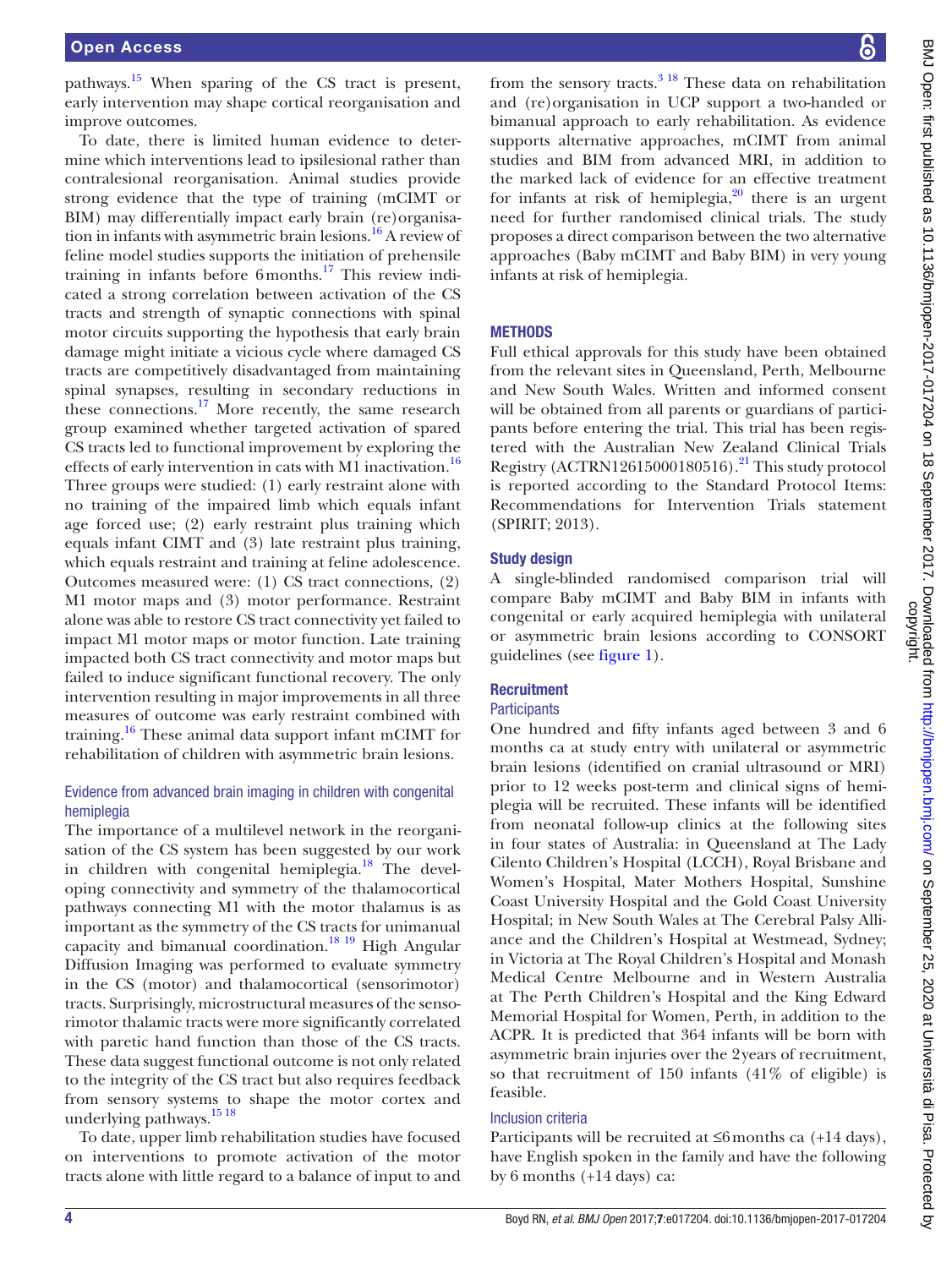1. Asymmetric brain lesion identified on cranial ultrasound or MRI including asymmetric (one-sided or more involved on one side) or unilateral brain injury including:

- ► Preterm or term arterial stroke;
- ► Grade III or IV intraventricular haemorrhage;
- ► Asymmetric periventricular leucomalacia;
- ► Asymmetric deep grey matter lesions; and

2(a): Absent Fidgety Movements on General Movements Assessment (GMs) at 12weeks ca;

or

2(b): Abnormal Hammersmith Infant Neurological Examination (HINE) between 18 to 26weeks ca; the Hammersmith Infant Neurological Evaluation (HINE) is a standardised neurological examination of cranial nerve function, posture, quality and quantity of movement, tone and reflexes and reactions, which has numeric scoring. A HINE score at 3 months <57 is 96% predictive of cerebral palsy.[22–25](#page-16-2)

and

3. Asymmetry of upper limb reach and/or grasp on the HAI (>3point difference) that is congruent with the asymmetry found on the early cranial ultrasound (CUS) or brain MRI (ie, opposite to likely side of the lesion).

# Exclusion criteria

Infants will be excluded if they have:

- 1. Epilepsy uncontrolled by medication as this would be a confounder;
- 2. Retinopathy of prematurity > grade two or cortical blindness whereby visual tracking on clinical assessment is not possible will be excluded;
- 3. Ventriculo-peritoneal shunts.

# Confirmation of diagnosis/motor distribution

At 12months ca, the diagnosis of congenital hemiplegia or UCP will be confirmed by a paediatrician, rehabilitation physician or neurologist using a structured proforma of motor type and distribution. HINE will be performed at 12 and 24months ca.

Brain MRI at 24months ca will assess asymmetry of corticospinal and thalamocortical tracts and unilateral/ bilateral brain lesions using both a semiquantitative  $scale<sup>26</sup>$  and quantitative analysis of microstructure on dMRI, which will enable secondary subgroup analysis (unilateral/asymmetric bilateral).

# **Comorbidities**

Presence and severity of epilepsy (controlled by medication), visual fields (hemianopia) and/or hearing deficits will be assessed by a medical physician at 12 months ca.

# Randomisation process

Children will be randomised centrally at the Queensland site to receive either Baby mCIMT or Baby BIM using a concealed centralised electronic allocation system determined by non-study personnel. After baseline assessment and informed consent, children will be stratified centrally for age at entry (3-4/5-6 months), gender (male/female),

side of lesion (right/left) then randomised. Allocation will be confirmed to the local study therapist from the central study coordinator after the participant has been enrolled and baseline data have been collected.

# **Blinding**

Structural MRI data will be qualitatively and quantitatively analysed at 24months ca by a child neurologist masked to group allocation and previous history. Data for the Mini-AHA and Small-kids AHA at 12 and 24months ca, respectively, will be rated from videos by an independent accredited rater masked to group allocation. Analyses will be performed using coded study allocation.

# Study procedure *Study interventions*

i. Infant-friendly modified constraint-induced movement therapy (Baby mCIMT): comprises restriction of use of the unimpaired limb using a simple restraint such as a glove, sock or sleeve with a bag clip combined with intensive play-based activity with the hemiplegic arm [\(table](#page-5-0) 1).

Theoretical framework of Baby mCIMT: Baby mCI- $MT^{27}$  is a further modification of mCIMT,<sup>28</sup> adapted to very young babies at high risk of developing unilateral CP. In the present clinical trial, Baby mCIMT has been designed in close collaboration with Professor Ann-Christian Eliasson who developed Baby CIMT and eco-CIMT. $929$  Baby mCIMT aims to improve the ability of the 'impaired' hand at a very early age, when movement skills are developing and when neural plas-ticity may allow interventions to be more effective.<sup>[17](#page-15-15)</sup> To achieve this, some 'restraint' of the non-impaired hand is typically needed during the practice time. Children are stimulated to use the impaired hand through presentation of a carefully selected set of age appropriate and engaging toys and play objects. Practice will be implemented in infants' daily environments by their parents under the guidance of study therapists.

Baby mCIMT considers both developmental and ability constraints as well as perceptual, cognitive and environmental influences on the use of the impaired arm/hand. Physical assistance will be kept to a minimum but may be used judiciously to facilitate Baby mCIMT. Toys/tasks will be carefully selected for their developmental, therapeutic and engaging properties, and the environment may be manipulated to support the child with achieving unimanual skill development. Baby mCIMT is approached from a number of different perspectives:

– For children with UCP, the ability to use their involved hand for reaching, grasping and object manipulation does not develop at the same rate or in the same way as that of their non-involved (preferred) hand. The impact of unilateral impairment on hand use needs to be considered to organise the intervention both from a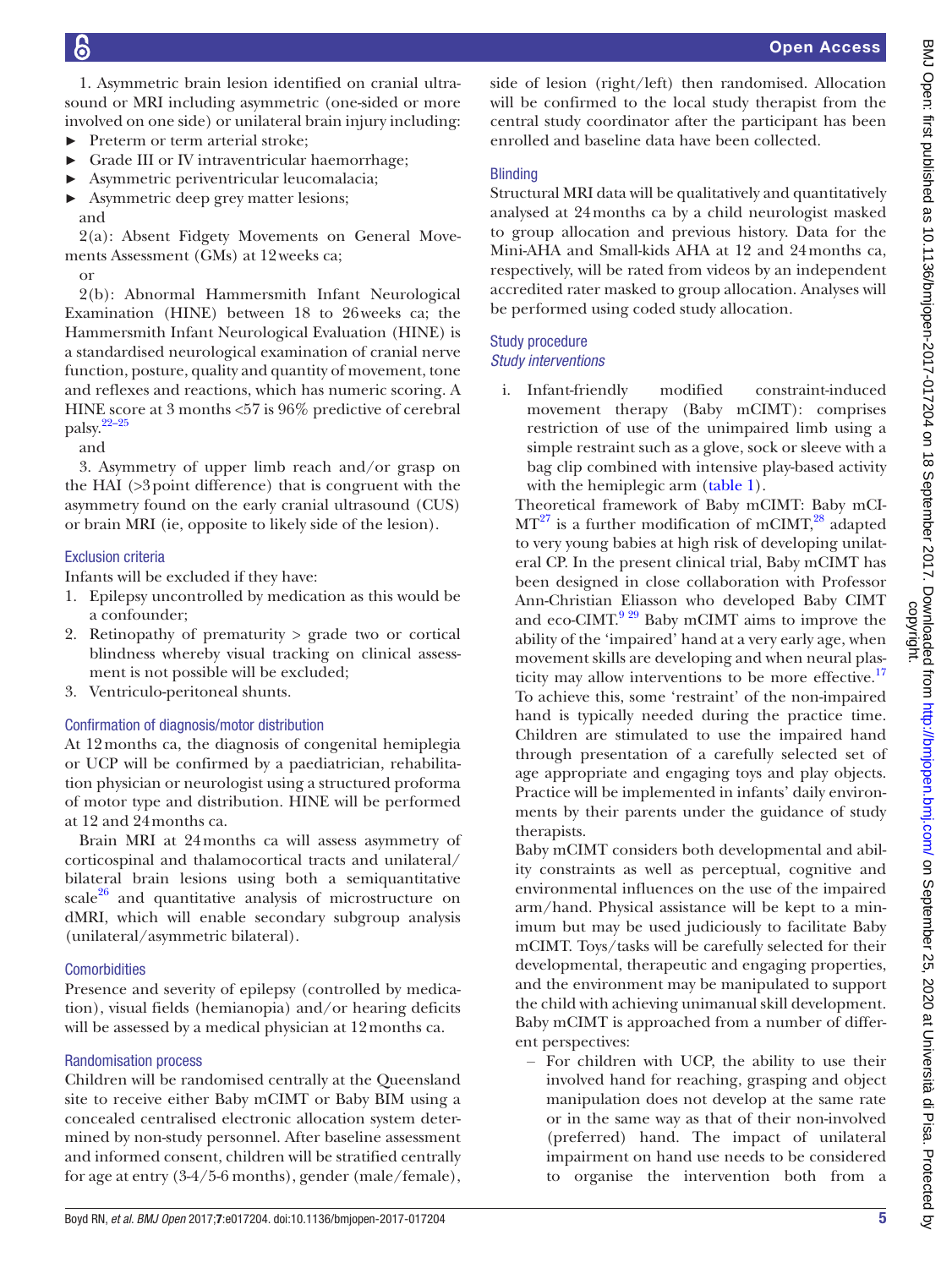<span id="page-5-0"></span>

| Table <sub>1</sub> | Intervention content and implementation                                                                                                                                                                                                                                                                                                                                                                                                                                                                                                                                                                                                                                                                                                                                                                                                                                                                                                                                                                                                                                                                                                                                                 |                                                                                                                                                                                                                                                                                                                                                                                                                                                                                                                                                                                                                                                                                                                                                                                                                                                                                                                                                                                                                                                                                                                                                                                                                                                                                                                                                                                                                                                                          |
|--------------------|-----------------------------------------------------------------------------------------------------------------------------------------------------------------------------------------------------------------------------------------------------------------------------------------------------------------------------------------------------------------------------------------------------------------------------------------------------------------------------------------------------------------------------------------------------------------------------------------------------------------------------------------------------------------------------------------------------------------------------------------------------------------------------------------------------------------------------------------------------------------------------------------------------------------------------------------------------------------------------------------------------------------------------------------------------------------------------------------------------------------------------------------------------------------------------------------|--------------------------------------------------------------------------------------------------------------------------------------------------------------------------------------------------------------------------------------------------------------------------------------------------------------------------------------------------------------------------------------------------------------------------------------------------------------------------------------------------------------------------------------------------------------------------------------------------------------------------------------------------------------------------------------------------------------------------------------------------------------------------------------------------------------------------------------------------------------------------------------------------------------------------------------------------------------------------------------------------------------------------------------------------------------------------------------------------------------------------------------------------------------------------------------------------------------------------------------------------------------------------------------------------------------------------------------------------------------------------------------------------------------------------------------------------------------------------|
| Item               | Baby mCIMT                                                                                                                                                                                                                                                                                                                                                                                                                                                                                                                                                                                                                                                                                                                                                                                                                                                                                                                                                                                                                                                                                                                                                                              | <b>Baby BIM</b>                                                                                                                                                                                                                                                                                                                                                                                                                                                                                                                                                                                                                                                                                                                                                                                                                                                                                                                                                                                                                                                                                                                                                                                                                                                                                                                                                                                                                                                          |
| Name               | Infant-friendly modified constraint-induced movement therapy                                                                                                                                                                                                                                                                                                                                                                                                                                                                                                                                                                                                                                                                                                                                                                                                                                                                                                                                                                                                                                                                                                                            | Infant-friendly bimanual therapy                                                                                                                                                                                                                                                                                                                                                                                                                                                                                                                                                                                                                                                                                                                                                                                                                                                                                                                                                                                                                                                                                                                                                                                                                                                                                                                                                                                                                                         |
| Why                | assistance will be kept to a minimum but may be used judiciously to facilitate<br>manipulated to support the child with achieving unimanual skill development.<br>It aims to do this at a very early<br>Baby mCIMT. Toys/tasks will be carefully selected for their developmental,<br>age, when movement skills are developing and when neural plasticity may<br>as perceptual, cognitive and<br>by preventing use of the preferred hand through use of a restraint. This is<br>Essential elements: To achieve this, 'restraint' of the non-involved hand is<br>Baby mCIMT considers both<br>used during the practice time. Children are stimulated to use the involved<br>ability of the 'involved' hand<br>environmental influences on the use of the impaired arm/hand. Physical<br>hand through presentation of age appropriate and engaging toys and<br>therapeutic and engaging properties, and the environment may be<br>developmental and ability constraints as well<br>Rationale: Baby mCIMT aims to improve the<br>combined with intensive play-based activity.<br>play objects depending on their ability level.<br>allow interventions to be more effective. <sup>27</sup> | bimanual skills. Humans are essentially bimanual beings and most movement<br>Toys/tasks will be carefully selected for their developmental, therapeutic and<br>patterns of the arms and hands involve combined movements of both arms.<br>do this at a very early age, when movement skills are developing and when<br>both the involved hand and the preferred hand through presentation of age<br>engaging properties, and the environment may be manipulated to support<br>appropriate and engaging toys and play objects depending on their ability<br>the impaired arm/hand when being used in cooperation with the preferred<br>hand. Physical assistance may be used judiciously to facilitate Baby BIM.<br>Baby BIM is encouraged through intensive play-based activity. It aims to<br>Essential elements: To achieve this, the 'involved' hand is encouraged to<br>level. Baby BIM considers both developmental and ability constraints as<br>well as perceptual, cognitive and environmental influences on the use of<br>encouraging use of the two hands together with a focus on developing<br>be used with the preferred hand to develop age and ability appropriate<br>bimanual skills during the practice time. Children are stimulated to use<br>Rationale: Baby BIM aims to improve the ability of the 'involved' by<br>neural plasticity may allow interventions to be more effective. $^{27}$<br>the child with achieving bimanual skill development. |
| Materials          | Parents will be coached to identify toys or items in their homes that could be<br>Study therapists will be provided with comprehensive Baby mCIMT manual<br>During treatment, the infants will wear a simple restraint such as a glove,<br>Toys will be chosen by the therapist and parent that have properties that<br>standardised Baby CIMT template and based on the level of ability. The<br>Ip guide their intervention<br>Parents will be provided with a written home programme based on a<br>used during Baby CIMT sessions to improve unilateral capacity.<br>programme will be updated regularly by the treating therapist.<br>sock or sleeve with a bag clip on the unimpaired limb.<br>could help elicit the desired motor behaviours.<br>developed by the REACH investigators to hel<br>sessions.                                                                                                                                                                                                                                                                                                                                                                         | Parents will be coached to identify toys or items in their homes that could be<br>Study therapists will be provided with a comprehensive Baby BIM manual<br>Toys will be chosen by the therapist and parent that have properties that<br>developed by the REACH investigators to help guide their intervention<br>standardised Baby BIM template and based on the level of ability. The<br>Parents will be provided with a written home programme based on a<br>used during Baby BIM sessions to improve bimanual capacity,<br>programme will be updated regularly by the treating therapist.<br>could help elicit the desired motor behaviours.<br>sessions.                                                                                                                                                                                                                                                                                                                                                                                                                                                                                                                                                                                                                                                                                                                                                                                                            |
| Who                | delivery of the intervention, remote contact (Skype or telephone) and written<br>Parents will be supported to carry out Baby mCIMT at home with monthly<br>home visits by an occupational therapist or physiotherapist trained in the<br>material                                                                                                                                                                                                                                                                                                                                                                                                                                                                                                                                                                                                                                                                                                                                                                                                                                                                                                                                       | visits by an occupational therapist or physiotherapist trained in the delivery of<br>Parents will be supported to carry out Baby BIM at home with monthly home<br>the intervention, remote contact (Skype or telephone) and written material.                                                                                                                                                                                                                                                                                                                                                                                                                                                                                                                                                                                                                                                                                                                                                                                                                                                                                                                                                                                                                                                                                                                                                                                                                            |
| How                | arent to assist in problem<br>Monthly home visits from enrolment until 12 months ca<br>Fortnightly Skype support from therapist to p<br>solving and provide feedback<br>Home-based setting                                                                                                                                                                                                                                                                                                                                                                                                                                                                                                                                                                                                                                                                                                                                                                                                                                                                                                                                                                                              | Fortnightly Skype support from therapist to parent to assist in problem<br>Monthly home visits from enrolment until 12 months ca<br>solving and provide feedback<br>Home-based setting                                                                                                                                                                                                                                                                                                                                                                                                                                                                                                                                                                                                                                                                                                                                                                                                                                                                                                                                                                                                                                                                                                                                                                                                                                                                                   |
|                    |                                                                                                                                                                                                                                                                                                                                                                                                                                                                                                                                                                                                                                                                                                                                                                                                                                                                                                                                                                                                                                                                                                                                                                                         | Continued                                                                                                                                                                                                                                                                                                                                                                                                                                                                                                                                                                                                                                                                                                                                                                                                                                                                                                                                                                                                                                                                                                                                                                                                                                                                                                                                                                                                                                                                |

 $\overline{6}$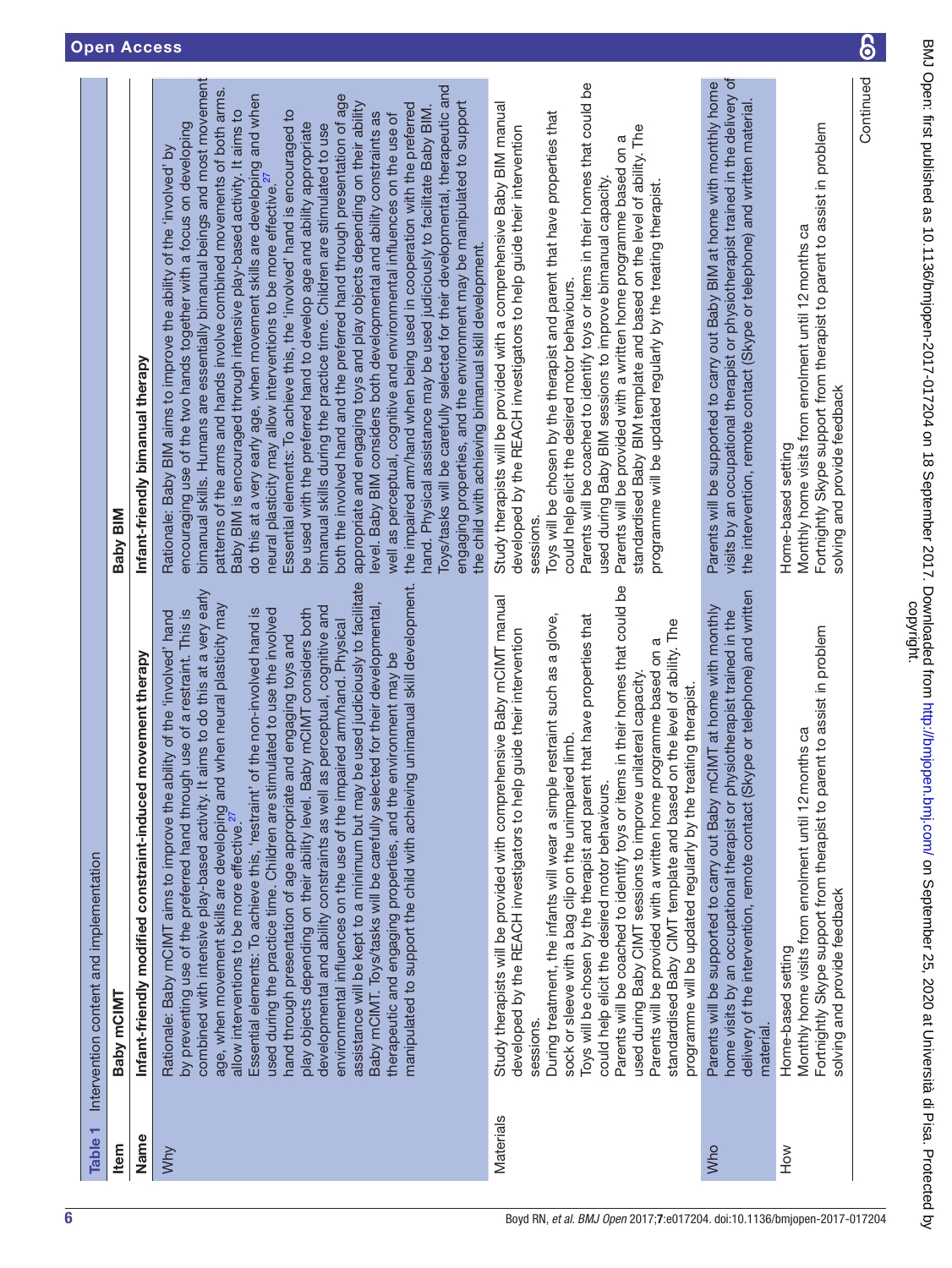| ٣<br><b>Table</b> | Continued                                                                                                                                                                                                                                                                                                                                                                                                                                                                                                                                                                                                                                                                                                                                                                                                                                                                                                                                                                                                                                                                                                                                                                                                                                                                                                                                                                                                                                                                                                                                                                                                                                                                                                                                                                                                                                                                                                                                                                                                                                                                                                                                                                                                                                                                                                                  | <u>ပ</u>                                                                                                                                                                                                                                                                                                                                                                                                                                                                                                                                                                                                                                                                                                                                                                                                                                                                                                                                                                                                                                                                                                                                                                                                                                                                                                                                                                                                                                                                                                                                                                                                                                                                                                                                                                                                                                                                                                                                                                                                                                                                                                                                                                                                                                                                                                    |
|-------------------|----------------------------------------------------------------------------------------------------------------------------------------------------------------------------------------------------------------------------------------------------------------------------------------------------------------------------------------------------------------------------------------------------------------------------------------------------------------------------------------------------------------------------------------------------------------------------------------------------------------------------------------------------------------------------------------------------------------------------------------------------------------------------------------------------------------------------------------------------------------------------------------------------------------------------------------------------------------------------------------------------------------------------------------------------------------------------------------------------------------------------------------------------------------------------------------------------------------------------------------------------------------------------------------------------------------------------------------------------------------------------------------------------------------------------------------------------------------------------------------------------------------------------------------------------------------------------------------------------------------------------------------------------------------------------------------------------------------------------------------------------------------------------------------------------------------------------------------------------------------------------------------------------------------------------------------------------------------------------------------------------------------------------------------------------------------------------------------------------------------------------------------------------------------------------------------------------------------------------------------------------------------------------------------------------------------------------|-------------------------------------------------------------------------------------------------------------------------------------------------------------------------------------------------------------------------------------------------------------------------------------------------------------------------------------------------------------------------------------------------------------------------------------------------------------------------------------------------------------------------------------------------------------------------------------------------------------------------------------------------------------------------------------------------------------------------------------------------------------------------------------------------------------------------------------------------------------------------------------------------------------------------------------------------------------------------------------------------------------------------------------------------------------------------------------------------------------------------------------------------------------------------------------------------------------------------------------------------------------------------------------------------------------------------------------------------------------------------------------------------------------------------------------------------------------------------------------------------------------------------------------------------------------------------------------------------------------------------------------------------------------------------------------------------------------------------------------------------------------------------------------------------------------------------------------------------------------------------------------------------------------------------------------------------------------------------------------------------------------------------------------------------------------------------------------------------------------------------------------------------------------------------------------------------------------------------------------------------------------------------------------------------------------|
| Item              | Baby mCIMT                                                                                                                                                                                                                                                                                                                                                                                                                                                                                                                                                                                                                                                                                                                                                                                                                                                                                                                                                                                                                                                                                                                                                                                                                                                                                                                                                                                                                                                                                                                                                                                                                                                                                                                                                                                                                                                                                                                                                                                                                                                                                                                                                                                                                                                                                                                 | <b>Baby BIM</b>                                                                                                                                                                                                                                                                                                                                                                                                                                                                                                                                                                                                                                                                                                                                                                                                                                                                                                                                                                                                                                                                                                                                                                                                                                                                                                                                                                                                                                                                                                                                                                                                                                                                                                                                                                                                                                                                                                                                                                                                                                                                                                                                                                                                                                                                                             |
| Name              | ovement therapy<br>Infant-friendly modified constraint-induced m                                                                                                                                                                                                                                                                                                                                                                                                                                                                                                                                                                                                                                                                                                                                                                                                                                                                                                                                                                                                                                                                                                                                                                                                                                                                                                                                                                                                                                                                                                                                                                                                                                                                                                                                                                                                                                                                                                                                                                                                                                                                                                                                                                                                                                                           | Infant-friendly bimanual therapy                                                                                                                                                                                                                                                                                                                                                                                                                                                                                                                                                                                                                                                                                                                                                                                                                                                                                                                                                                                                                                                                                                                                                                                                                                                                                                                                                                                                                                                                                                                                                                                                                                                                                                                                                                                                                                                                                                                                                                                                                                                                                                                                                                                                                                                                            |
| How much          | Daily home-based therapy can be distributed across the day or completed in<br>Daily parent-provided with the dosage varies according to age, as follows:<br>·Infants aged 9-12 months ca: 40 min per day, 5 days per week.<br>· Infants aged 3-6 months ca: 20 min per day, 5 days per week;<br>· Infants aged 6-9 months ca: 30 min per day, 5 days per week;<br>one block, based on parent preferences<br>Monthly therapist provided 60 min visits                                                                                                                                                                                                                                                                                                                                                                                                                                                                                                                                                                                                                                                                                                                                                                                                                                                                                                                                                                                                                                                                                                                                                                                                                                                                                                                                                                                                                                                                                                                                                                                                                                                                                                                                                                                                                                                                       | Daily home-based therapy can be distributed across the day or completed in<br>Daily parent-provided with the dosage varies according to age, as follows:<br>· Infants aged 9-12 months ca: 40 min per day, 5 days per week.<br>· Infants aged 3-6 months ca: 20 min per day, 5 days per week;<br>· Infants aged 6-9 months ca: 30 min per day, 5 days per week;<br>one block, based on parent preferences<br>Monthly therapist provided 60 min visits                                                                                                                                                                                                                                                                                                                                                                                                                                                                                                                                                                                                                                                                                                                                                                                                                                                                                                                                                                                                                                                                                                                                                                                                                                                                                                                                                                                                                                                                                                                                                                                                                                                                                                                                                                                                                                                       |
| Tailoring         | . Babies whose HAI testing shows they have rudimentary grasping skills with<br>Using these levels aims to facilitate selection of important actions to practice<br>motor, cognitive and developmental level of each child with or at risk of UCP<br>. Babies whose HAI testing shows that they have good grasping skills in the<br>in the intervention manual to guide therapy. This includes: (1) an overview of<br>involved upper limb and require further skill development will start at level 3.<br>Over the course of the intervention period, as the infant develops new hand<br>needs to be the primary consideration in identifying the appropriate level at<br>an overview of perceptual<br>Determining the correct level: Information from completing HAI and clinical<br>observations of posture and movement will be used to identify the level at<br>For each of the three ability levels, comprehensive information is provided<br>. Young babies (3-4 months of age) and babies whose HAI testing shows<br>continued 'just right challenge' and to continue to refine and improve the<br>Although these levels are age related in typically developing infants, the<br>programme to guide intervention implementation based on ability levels<br>just right' challenge for<br>skills, they will be progressed through the levels of ability to ensure the<br>they may not have the ability to grasp with the involved upper limb will<br>(4) a table providing specific treatment strategies organised by person,<br>at the right ability level to support the development of unimanual skills.<br>and cognitive influences; (3) principles of intervention at that level and<br>infants, three ability levels have been developed for the Baby mCIMT<br>desired skill.<br>lation<br>which unilateral play activities should be targeted<br>Level 3: Refinement of grasp and object manipul<br>development of unimanual ability at this level; (2)<br>To ensure that the therapy sessions provide the<br>environmental and task considerations for each<br>observed when completing HAI. These are:<br>the involved upper limb will start at level 2.<br>Level 1: Reaching and early grasping<br>which to target Baby mCIMT.<br>child's hand and arm ability.<br>commence at level 1.<br>Level 2: Grasping | ◡∼<br>. Babies whose HAI testing shows they have rudimentary grasping skills with<br>Using these levels aims to facilitate selection of important actions to practice<br>motor, cognitive and developmental level of each child with or at risk of UCP<br>involved upper limb and require further skill development will start at Level 3.<br>. Babies whose HAI testing shows that they have good grasping skills in the<br>in the intervention manual to guide therapy. This includes: (1) an overview of<br>Over the course of the intervention period, as the infant develops new hand<br>needs to be the primary consideration in identifying the appropriate level at<br>Determining the correct level: Information from completing HAI and clinical<br>observations of posture and movement will be used to identify the level at<br>For each of the three ability levels, comprehensive information is provided<br>development of bimanual ability at this level; (2) an overview of perceptual<br>• Young babies (3-4 months of age) and babies whose HAI testing shows<br>continued 'just right challenge' and to continue to refine and improve the<br>programme to guide intervention implementation based on ability levels<br>Although these levels are age related in typically developing infants, the<br>skills, they will be progressed through the levels of ability to ensure the<br>they may not have the ability to grasp with the involved upper limb will<br>(4) a table providing specific treatment strategies organised by person,<br>and cognitive influences; (3) principles of intervention at that level and<br>for infants, three ability levels have been developed for the Baby BIM<br>at the right ability level to support the development of bimanual skills<br>To ensure that the therapy sessions provide the 'just right' challenge<br>environmental and task considerations for each desired skill.<br>Level 3: Refinement of grasp and object manipulation<br>which bimanual play activities should be targeted.<br>observed when completing HAI. These are:<br>the involved upper limb will start at level 2.<br>Level 1: Reaching and early grasping<br>child's hand and arm ability.<br>which to target Baby BIM.<br>commence at level 1.<br>Level 2: Grasping |
|                   |                                                                                                                                                                                                                                                                                                                                                                                                                                                                                                                                                                                                                                                                                                                                                                                                                                                                                                                                                                                                                                                                                                                                                                                                                                                                                                                                                                                                                                                                                                                                                                                                                                                                                                                                                                                                                                                                                                                                                                                                                                                                                                                                                                                                                                                                                                                            | Continued                                                                                                                                                                                                                                                                                                                                                                                                                                                                                                                                                                                                                                                                                                                                                                                                                                                                                                                                                                                                                                                                                                                                                                                                                                                                                                                                                                                                                                                                                                                                                                                                                                                                                                                                                                                                                                                                                                                                                                                                                                                                                                                                                                                                                                                                                                   |

**Open Acce** 

BMJ Open: first published as 10.1136/bmjopen-2017-017204 on 18 September 2017. Downloaded from http://bmjopen.bmj.com/ on September 25, 2020 at Università di Pisa. Protected by<br>copyright. BMJ Open: first published as 10.1136/bmjopen-2017-017204 on 18 September 2017. Downloaded from <http://bmjopen.bmj.com/> on September 25, 2020 at Universita di Pisa. Protected by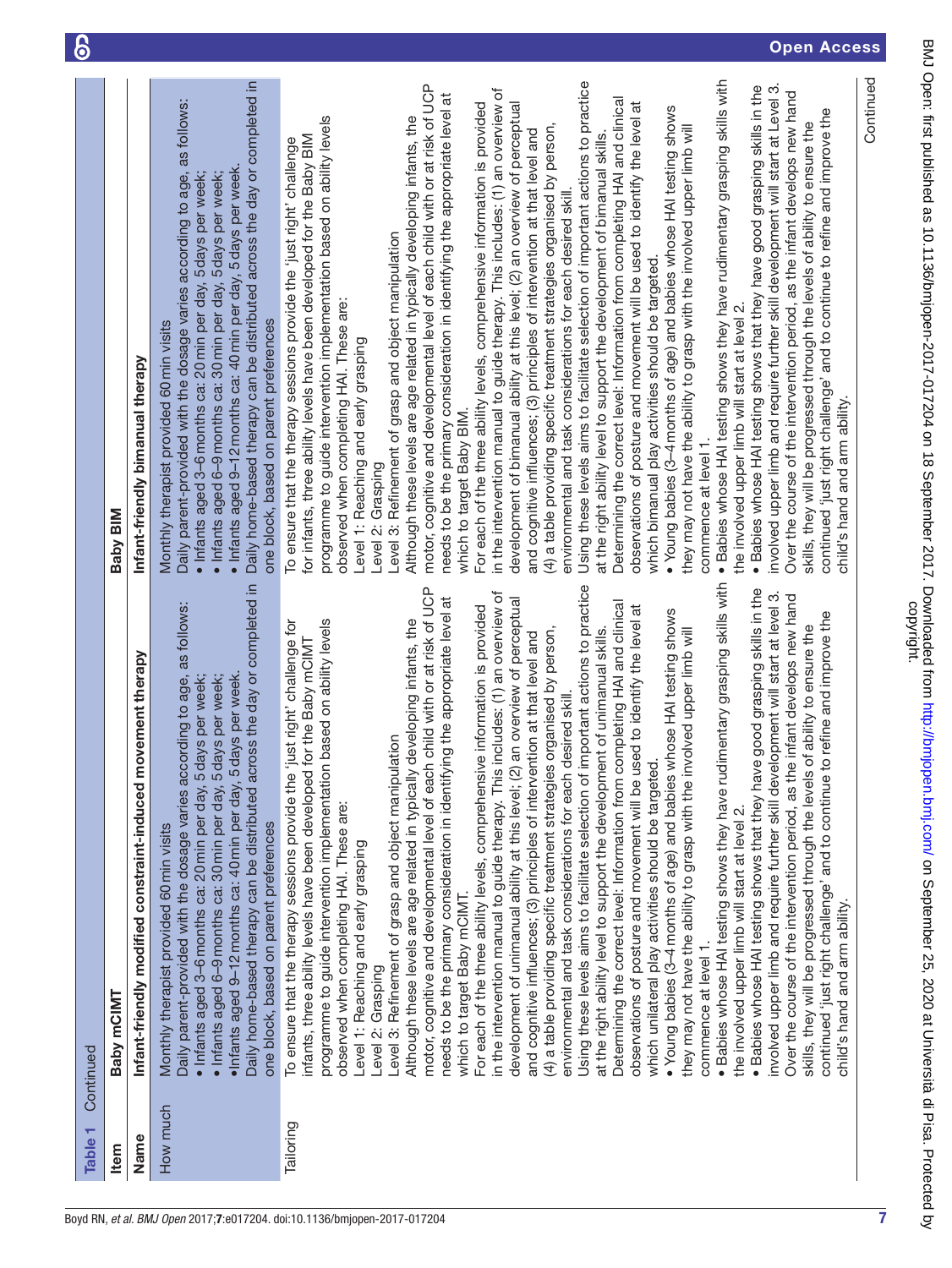| <b>Item</b> | Baby mCIMT                                                                                                                                                                                                                                                                                                                                            | <b>Baby BIM</b>                                                                                            |
|-------------|-------------------------------------------------------------------------------------------------------------------------------------------------------------------------------------------------------------------------------------------------------------------------------------------------------------------------------------------------------|------------------------------------------------------------------------------------------------------------|
| Name        | Infant-friendly modified constraint-induced movement therapy                                                                                                                                                                                                                                                                                          | Infant-friendly bimanual therapy                                                                           |
| How well    | Fidelity checks will be conducted by independent assessors from video<br>footage using a fidelity measure.                                                                                                                                                                                                                                            | Fidelity checks will be conducted by independent assessors from video<br>footage using a fidelity measure. |
|             | Baby BIM, infant-friendly bimanual therapy; Baby mCIMT, infant-friendly modified constraint-induced movement therapy; HAI, Hand Assessment of Infants; REACH, Rehabilitation EArly for<br>The Intervention content is presented for each approach according to the template for intervention description and replication (ITDieR) checklet and quide. |                                                                                                            |

**College** 

Congenital Hemiplegia; UCP, unilateral cerebral palsy. Congenital Hemiplegia; UCP, unilateral cerebral palsy developmental perspective and also to target the correct motor ability level.

8

- Children's interests, motivation, cognitive and perceptual capacities, will be important considerations when selecting toys/tasks to promote use of the impaired hand/arm.
- Parents will be supported to carry out Baby mCIMT at home with monthly home visits by an occupational therapist or physiotherapist trained in the implementation of the intervention, remote contact (Skype/Facetime/WhatsApp or telephone) between home visits and written material.
- ii. Baby BIM: comprises play-based activity designed to encourage the use of both the impaired and unimpaired upper limbs during bimanual activities. Theoretical framework of Baby BIM: In contrast to Baby mCIMT, Baby BIM uses an approach that en courages the two hands to be used together with a focus on developing bimanual skills. Bilateral arm movements are the predominant pattern of upper ex tremity movements in the first year of life,  $30^{\circ}$  $30^{\circ}$  as humans are essentially bimanual beings. The developmental sequence of bimanual skills observed during infancy are related to the infant's postural, sensory, perceptual and cognitive development as well as unilateral hand skill development. $31$  It is currently not known whether improvements in unilateral hand skill development will automatically lead to improvement in bimanual performance or whether focussing on developing spe cific bimanual skills would be more effective.

Similar to Baby mCIMT, Baby-BIM is designed for very young children up to approximately 12months ca who have or who are 'at risk' of developing UCP. Baby BIM aims to improve the ability of the involved hand at a very early age, when movement skills are developing and when neural plasticity may allow interventions to be more effective.

Baby BIM considers both developmental and ability constraints as well as perceptual, cognitive and envi ronmental influences that may impact the use of two hands. Physical assistance may be used judiciously to encourage motor activity. Toys and tasks are carefully selected for their developmental, therapeutic and engaging properties, and the environment may be manipulated to support the child undertake bimanual activity.

Baby BIM is approached from a number of different perspectives:

- An understanding of the bimanual motor actions which exist at different ages is required.
- For children with UCP, the ability to use their involved hand for reaching, grasping and object manipulation does not develop at the same rate or in the same way as that of their uninvolved hand. The impact of the unilateral impairment on bimanual hand use needs to be considered to organise the intervention both from a

Table 1

Continued

Continued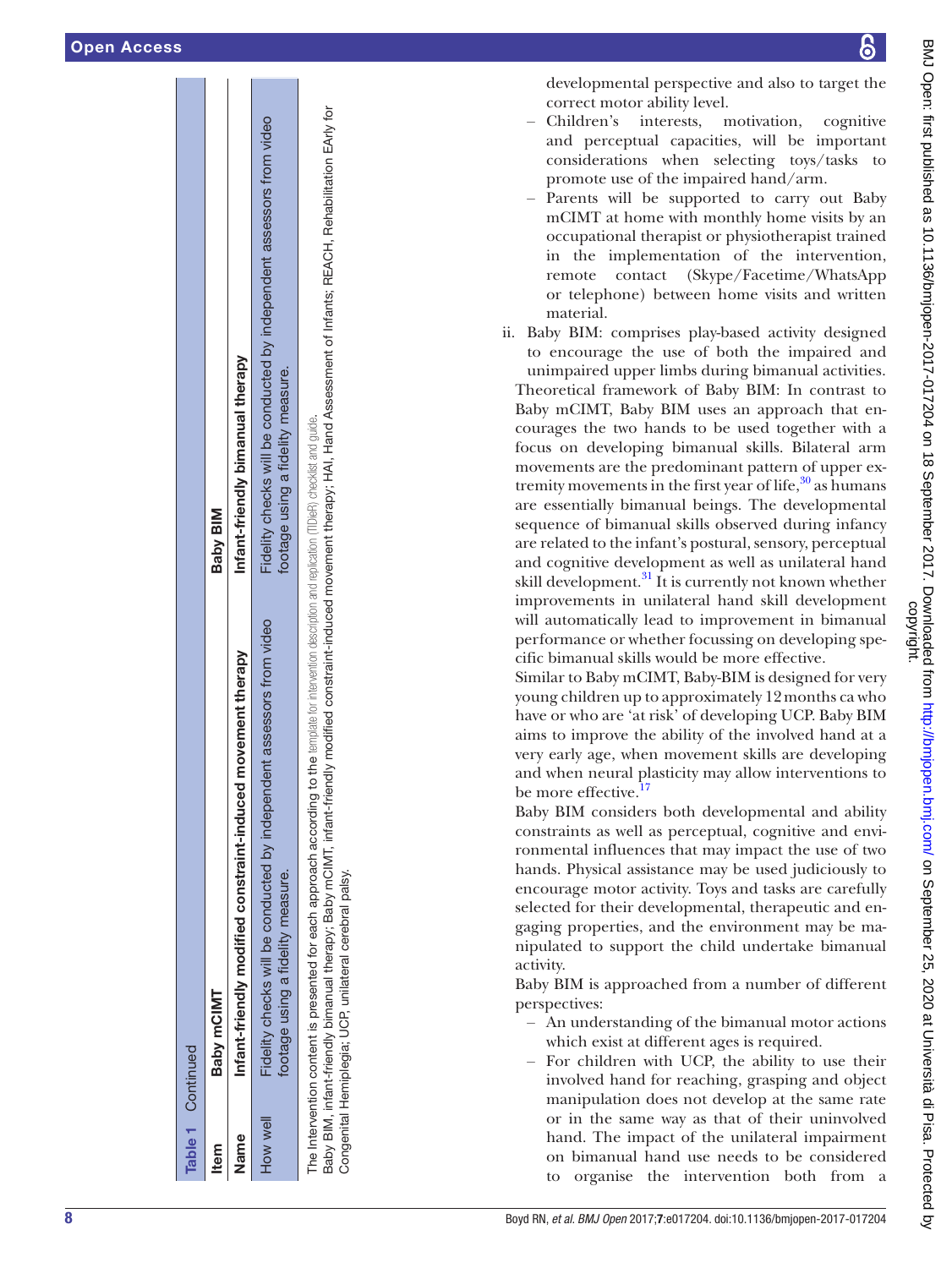developmental perspective and also to target the correct motor ability level.

- Children's interests, motivation, cognitive and perceptual capacities, which develop over this first year of life, are important considerations when selecting toys/tasks to promote bimanual skills.
- Parents are supported to carry out Baby BIM at home with monthly home visits by an occupational therapist or physiotherapist trained in the delivery of the intervention, remote contact (Skype or telephone) and written material.

# Implementation of Baby mCIMT and Baby BIM

Preparation and planning of intervention sessions will be an important part of implementing both the Baby mCIMT and Baby BIM programmes. Study therapists will be provided with comprehensive Baby mCIMT and Baby BIM manuals developed by the REACH investigators to help guide their intervention sessions. The manuals will include important background knowledge about the typical sequence of upper limb development from zero to 12 months. Three ability levels have been developed for the Baby mCIMT and Baby BIM programmes to guide intervention implementation based on ability levels observed when completing the  $HAI.<sup>32</sup>$  $HAI.<sup>32</sup>$  $HAI.<sup>32</sup>$  These are:

Level 1: Reaching and early grasping

Level 2: Grasping

Level 3: Refinement of grasp and object manipulation

Although these levels are age related in typically developing infants, the motor, cognitive and developmental level of each child with or at risk of UCP needs to be the primary consideration in identifying the appropriate level at which to target Baby mCIMT or Baby BIM. For each of the three ability levels, comprehensive information is provided in the intervention manuals to guide therapy. This includes: (1) an overview of development of unimanual or bimanual ability at this level, (2) an overview of perceptual and cognitive influences, (3) principles of intervention at that level for each model and (4) a table providing specific treatment strategies organised by person, environmental and task considerations for each skill.

Using these levels aims to facilitate selection of important actions to practice at the right ability level to support the development of unimanual and/or bimanual skills.<sup>[33](#page-16-9)</sup>

# Use of assessment information for treatment planning

Information from completing the HAI and clinical observations of posture and movement will be used to identify the level at which unilateral and bimanual play activities should be targeted. $27$ 

 $\blacktriangleright$  Young babies (3–4 months of age) and babies whose HAI result shows they may not have the ability to grasp with the involved upper limb will commence at level 1.

- Babies whose HAI result shows they have rudimentary grasping skills with the involved upper limb will start at level 2.
- ► Babies whose HAI result shows that they have good grasping skills in the involved upper limb and require further skill development will start at level 3.
- Over the course of the intervention period, as the infant develops new hand skills, they will be progressed through the levels of ability to ensure the continued 'just right challenge' and to continue to refine and improve the child's hand and arm ability.

# Venue: home programme is optimal for best practice

The most effective partnership-based home programmes include five steps: (1) establishing a collaborative partnership, where the parent is the expert in knowing their child and their home environment; (2) having the child and family (not the therapist) *set goals* about what they would like to work on in the home environment; (3) establishing the home programme by choosing evidence-based interventions that match the child and family goals and empowering the parents to devise or exchange the activities to match the child's preferences and the unique family routine; (4) providing regular support and coaching to the family to identify the child's improvements and adjust the complexity of the programme as needed and (5) evaluating the outcomes collaborative. $34$  This study will adopt these evidencebased principles in the development of the home programme.

# Intensity of intervention

The REACH trial requires parents to complete play sessions to provide a specific dose of intervention per day, with the same dose in both Baby mCIMT and Baby BIM models of intervention. The proposed optimal dosage varies according to age, as follows:

- ► Infants aged 3–6months ca: 20min per day, 5 days per week;
- ► Infants aged 6–9months ca: 30min per day, 5 days per week;
- ► Infants aged 9–12months ca: 40min per day, 5 days per week.

The dosage does not need to be completed in one session. Play sessions may be spread over the day. For example, a child of 10 months may have four sessions of 10min to achieve 40min of intervention per day. To date, there are no evidence to support the optimal dose for intervention according to the child's age. The session times proposed in the REACH trials are shorter than those used with older children because: (1) babies' attention spans are short and (2) small doses allow time for families to attend to the multiple demands on their time and to fit intervention between other needs such as feeding, physical care and sleeping. The total overall dose will be 70 to 89.2hours by 12months ca depending on infant's age at the time of recruitment (between 3 and 6months ca).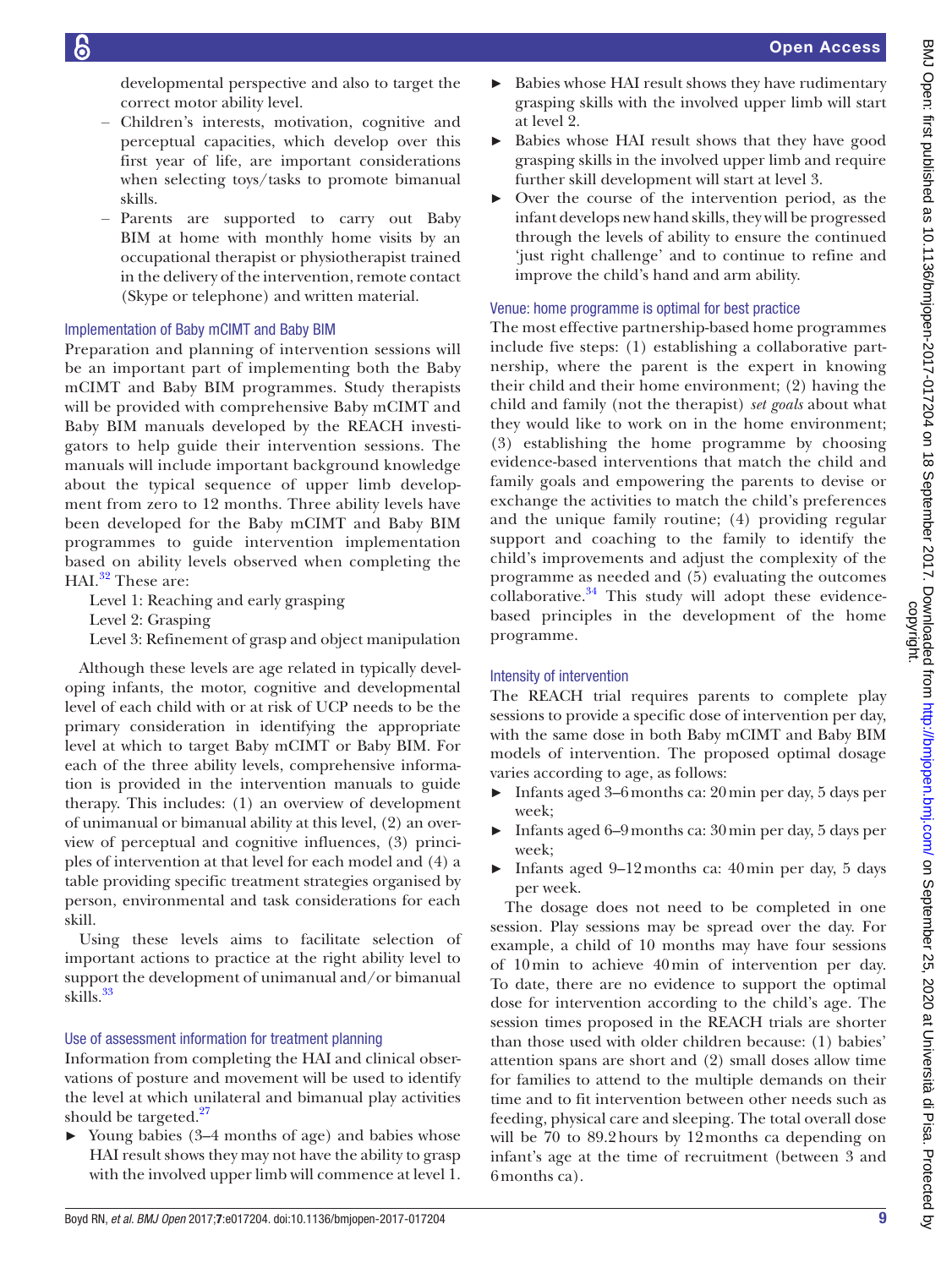# Procedures for both interventions

Baby mCIMT and Baby BIM will be implemented by parents in the home environment, supported by an occupational therapist or physiotherapist trained in the delivery of each intervention. Home visits will be conducted once per month from the time of recruitment until 12months ca. At the initial home visit baseline assessments will be completed following which infants will be randomised to one of the two interventions. A further aim of the initial home visit is to understand the family environment and determine the learning and support needs of the family, provide education about the intervention to which the infant has been allocated and establish a home programme. Subsequent home visits will occur once per month and are expected to range between 1 to 1.5hours duration. During the home visit, therapists will collect information since the previous visit or remote contact with the family, review the home practice diary and home programme, complete a play session in collaboration with the family and plan and document the next focus areas for intervention. Two weeks after each home visit, the therapist will contact the family via Skype or telephone, depending on the preferences of the family. The aim of this contact is to support the family in the delivery of the home programme, review the infant's progress and update the home programme as required.

Both programmes have: (1) the same dosage, (2) varied construct and (3) are delivered by parents in the home environment with the support of an occupational therapist or physiotherapist. To ensure the same treatment dose is delivered within and between each treatment arm, a range of strategies will be implemented. The intervention manuals developed for Baby mCIMT and Baby BIM clearly describe the treatment dose and scheduling. Computerised scheduling will be established in a Research Electronic Data Capture (REDCap) database, which will provide therapists with a prompt for intervention contacts. At the completion of each home visit and remote contact, the therapist will complete an online questionnaire (Qualtrics) which will record any deviations from the dose protocol and reasons and the amount of contact time provided. The questionnaire will further prompt therapists about the scheduling for the next contact with the participant. In planning for any potential setbacks, more than one therapist at each site will be trained to deliver each intervention. In the case of a missed home visit or remote contact, therapists will reschedule the appointment within a 2-week time frame. Each family will complete a home practice diary, which will be reviewed by the therapist at each home visit and uploaded on a central database (REDCap). The home practice diary will record the amount of daily home practice (in minutes), the activities practised and any questions for the therapist at the subsequent contact.

# Role of the study therapist

Consistent with the principles of shared decision-making, <sup>35</sup> the therapist will work in partnership with the family to

determine how and when intervention will be undertaken so as to accommodate daily family routines while adhering to intervention protocol. Ensuring that the parent feels emotionally supported, the therapist will provide the rationale for the specific intervention being undertaken. Drawing on the parent's knowledge of the child together they will tailor the activities relevant to either Baby mCIMT or Baby BIM. Through information exchange, the therapist will situate the solutions for how to progress the intervention with the family thereby reinforcing a sense of self efficacy in the delivery of the intervention. $36$  Along with adopting a solution-focused coaching approach $37$  during home visits, the therapist will remain in regular telecommunications contact to help resolve any implementation challenges as these may arise.

# Positioning the infant for the therapy programme

During study intervention, the infant should be in as upright and stable a position as possible. This allows the infant to more easily use goal-directed arm movements with their attention focused on the play situation. $38$  At times, in the HAI first ability level, play in semisupine nestled in the parent's lap and facing the parent may be used to orient infants towards toys and other play objects. The prone position should be avoided as this is a difficult position in which to encourage unimanual or bimanual skills. A baby chair/high chair is preferable for the programme once an infant has head control in supported sitting and when the baby only needs to be held around the trunk when sitting on a lap. The infant should be stable when using an infant seat, and appropriate supports may be required to improve stability. The child should not be practising sitting balance when the focus is on use of upper limbs and hands as the quality of postural control is known to influence exploration and the quality of object manipulation.<sup>3940</sup> A table at the appropriate height and close to the body is also encouraged as it is useful for eliciting grasp of toys placed in various positions.

Supporting the parent–infant relationship and parent mental health Both interventions will be conducted in a manner consistent with supporting parental mental health and sensitive, responsive parenting. Dr Koa Whittingham, a registered clinical and developmental psychologist and investigator on this project, is responsible for developing the parental mental health and parenting support component of the intervention manuals, for training all of the therapists in parental mental health and parenting support and for providing ongoing mentorship and advice to therapists as needed throughout the trial. The parental mental health and parenting support components will be developed grounded in three key theoretical frames: the emotional availability literature, $41$  the grief and loss literature including chronic sorrow theory $42$  and Acceptance and Commitment. $43$  Training will focus on enabling therapists to better support parental grief and to recognise and support responsive parenting. If parental mental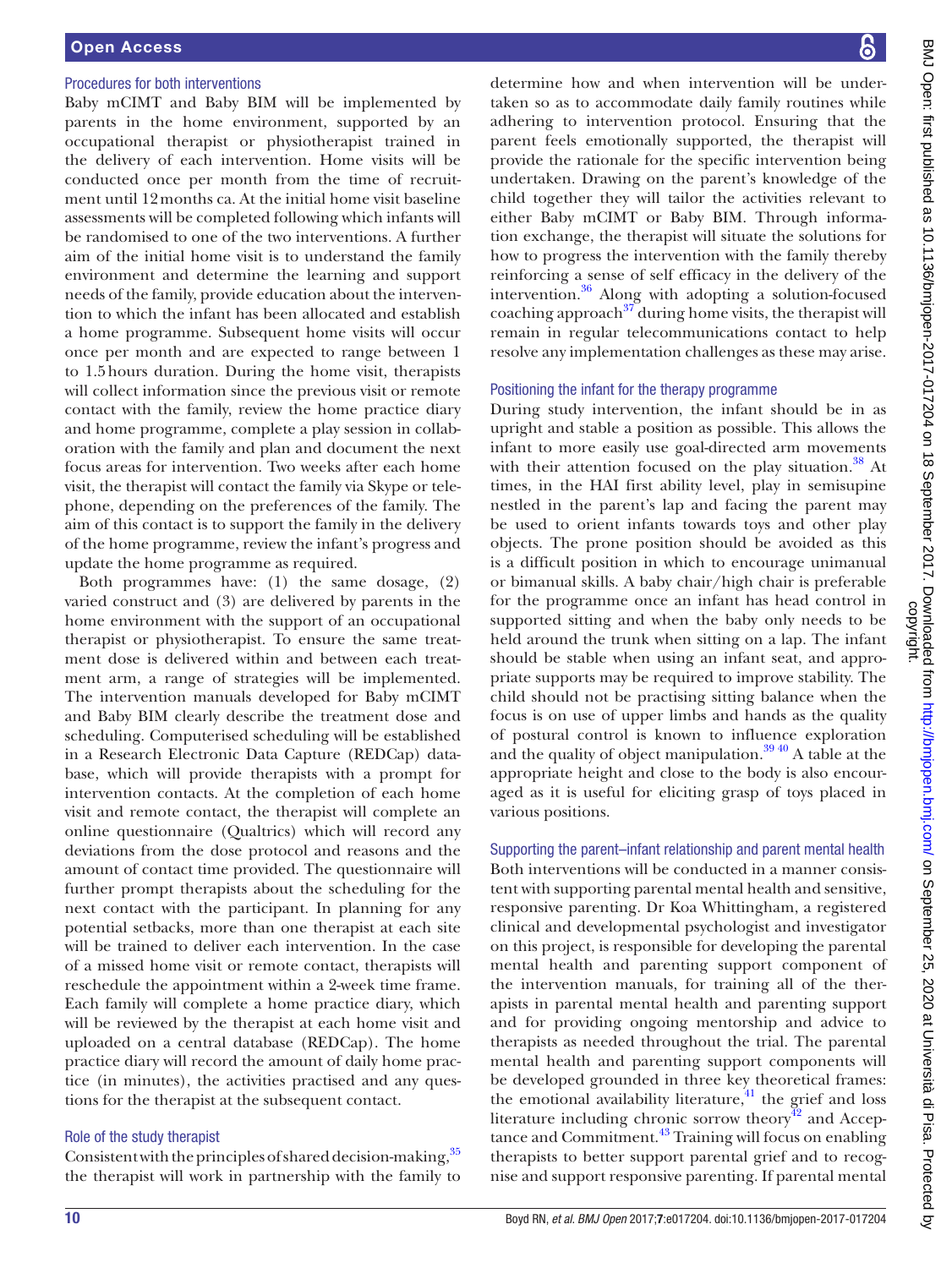health or the parent–infant relationship is found to be a significant concern, either arising directly from therapist–parent contact or from parental scores on the Depression Anxiety Stress Scale (DASS) or Emotional Availability Self-Report Scale (EA-SR), then appropriate referral options will be discussed with the parent.

# *Delivery and fidelity*

The United States National Institute of Health Behaviour Change Consortium has recommended a model of fidelity comprising five areas for consideration.[44](#page-16-19) The five areas encompass study design, training of intervention providers, treatment delivery, treatment receipt and enactment. While this model was developed for psychological interventions, it has been adopted in rehabilitation focused research.<sup>45 46</sup> The model provides an overarching framework for addressing fidelity in the current study. All therapists implementing Baby mCIMT and Baby BIM will participate in standardised training. Training will include certification in conduct of the HAI (2 days), Mini-AHA if not already certified (3 days) and intervention delivery and study procedures (2 days). The standardised training for intervention delivery and study procedures will be video recorded to be used if new study therapists require training over the 4-year study period. Standardised training manuals will be provided for each study therapist. The standardised training will include both didactic and interactive elements encompassing the rationale underpinning each intervention, engaging and working effectively with families, principles of family-centred practice and coaching, infant ability levels determined through the HAI, intervention planning, toy selection, implementation of Baby mCIMT and Baby BIM including video case vignettes. In addition, therapists will be familiarised with the intervention manuals and a series of nine worksheets that will be used in the implementation of each intervention protocol to further enhance standardisation of intervention delivery. Four of these worksheets are for the study therapists to prompt the delivery of essential elements of the intervention. These include a mind map to guide therapists in provision of necessary information about each intervention to the parent, a guide and checklist for structuring home visit sessions, a standardised home programme template and questionnaire completed by the study therapist at the conclusion of each home visit to reflect on their performance and engagement with the family.

A questionnaire using a five-point Likert scale developed for the study will evaluate the therapists' self-perceived knowledge, skills, beliefs and confidence in delivering each intervention. This will be administered prior to and at the completion of the standardised training, and then at 6, 12, 18 and 24 months post to monitor any potential drift and implement booster sessions if indicated. Monthly Skype/web-based meetings among study therapists will occur to provide ongoing mentorship and support to implement the interventions. Each study

therapist will have a chief investigator at their local site to provide support, supervision and mentorship.

A provider delivery observational checklist will be developed to evaluate treatment adherence, treatment differentiation and therapist competence in delivery of core intervention components. Essential and proscribed elements of each intervention will be defined based on the intervention manuals and training resources. Core elements will be worded into observable actions and behaviours to reflect both adherence to the protocol and the quality by which the interventions have been delivered (competence items). A coding manual will be developed for each item on the checklist. Content validity of the checklist will be determined by an expert panel comprising REACH study investigators and developers of the intervention manuals and standardised training. To determine if the items measure what they intend (ie, adherence, competence, treatment differentiation), an expert panel comprising REACH study investigators will review each item in the checklist. Inter-rater and intrarater reliability will be established.

Study therapists will videotape all home visit sessions. Videotaped sessions will be uploaded centrally (Queensland site). The first two home visits for each therapist delivering each intervention will be reviewed independently by two study investigators at the Queensland site against the Provider Delivery Observational Checklist. A random sample of videos will then be selected over the course of the study so that approximately 10% of each therapists' intervention sessions will be evaluated using the Provider Delivery Observational Checklist. A threshold of 80% compliance to checklist items will be applied and deviations in excess of this will result in feedback to the study therapist's local site supervisor. The supervisor and study therapist will then review and determine strategies to mitigate further deviations from protocol.

A range of strategies will be employed by the study therapists for monitoring and improving the receipt of treatment. Worksheets developed to enhance the parents' delivery of the intervention include a guide to preparing for a play session, choice of restraint (for Baby mCIMT group only), a mind map (Are you ready to play?) to prompt parents around the optimal time and environment to play with their child and a mind map (How did the session go?) to encourage parents to reflect on their play session with their child. As part of the structured home visit, study therapists will ask the parents to demonstrate the intervention activities they have been practising with their child and the toys they have selected. Therapists will provide feedback on parent performance and highlight the child's progress. As the child progresses in development of their hand skills, therapists will provide demonstration of the next stage/goals of therapy and discuss features of objects/toys that may elicit the behaviours that are being targeted. Therapists will employ coaching strategies with the families to help them consider toys/ objects they could use in their own environment. Collaborative discussions will enable therapists to determine if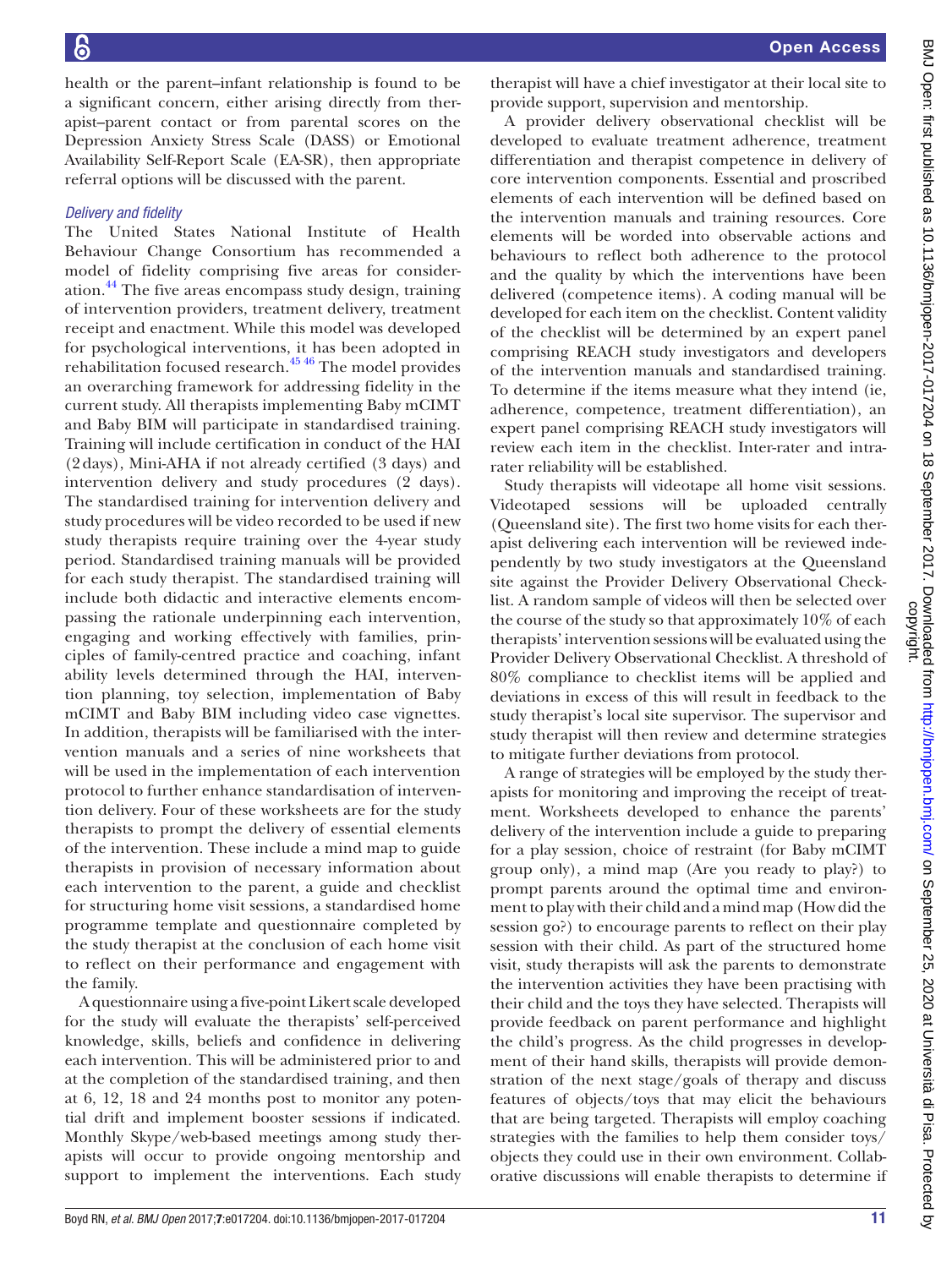the parents understand the next therapy goals. Families may videotape their child during the session as a prompt to assist them in the delivery of the treatment in between therapist contacts.

Parents will be independently interviewed when their infant at baseline, midway through each infant's intervention period and at 12months ca to determine how they are reacting to the intervention requirements, the extent to which delivery is feasible in their family context and their reaction to changes they may have observed in their child. This interview will follow parent's completion of the Pediatric Rehabilitation Intervention Measure of Engagement (General Research Version) (PRIME-G). The PRIME-G has been developed to gain parent's perspective on their own engagement in their children's therapy.

#### Intervention content and implementation

Details of the implementation of Baby CIMT and Baby BIM are presented according to the

template for intervention description and replication (TIDieR) checklist and guide in Table  $1<sup>47</sup>$  $1<sup>47</sup>$  $1<sup>47</sup>$ 

#### *Concurrent therapies*

Concomitant interventions (eg, PT, OT) provided during the study period until 24months ca will be recorded using a logbook. Infants are not expected to receive intramuscular botulinum toxin A to the upper limb as it has not received regulatory approval for infants with CP less than 2years of age in Australia. Rigid casting will be discouraged as there is no published evidence of functional benefits for infants with hemiplegia less than 24months ca. Night splinting, if used will be recorded in the logbook.

#### *Outcome classification and exit criteria*

Infants recruited to the study will be assessed at specific time points including at 6 months ca for cross-sectional analysis of the study population on asymmetry of reach/grasp (HAI), at the conclusion of intervention at 12 months ca on bimanual coordination (Mini-AHA) and general development (Bayley-III). The diagnosis of hemiplegia (by motor type and distribution) will be confirmed independently by medical personnel at 12 months ca using a structured proforma. If there is deterioration of development of hand skills of the less impaired hand in either intervention group quantified as a difference of <3 points on the unimpaired hand compared with the impaired hand, the case will be presented to the independent data monitoring and safety committee (DMSC) to determine if stopping rules have been met.

#### *Adverse events*

Any adverse events associated with either intervention will be screened at 6, 12 and 24 months using open-ended questions asked by non-treating personnel. Families are monitored for parent mental health and parent/child attachment at baseline, 6 and 12 months ca using  $DASS^{48}$ and EA-SR.<sup>[49](#page-16-23)</sup>

# *Data Management Safety Committee*

Three independent researchers will comprise the DMSC. They will review all adverse events, subject participant retention in each arm of the study and compliance with study protocol at 12 monthly intervals.

#### Baseline assessments at study entry

Measurement of unimanual capacity will be performed using the HAI $^{27}$ <sup>32</sup> at study entry, then at 6 months ca to describe the study sample.

- 1. Classification of the Early Brain Injury: The Kidokoro Scale $50$ : scoring of structural MRI to classify brain injury and growth has been validated for use at term equivalent age (TEA) in infants born preterm.<sup>[50 51](#page-16-24)</sup> Qualitative scoring systems of MRI at TEA include quantitative biometrics to measure the impact of secondary brain maturation and growth following preterm brain injury[.52–54](#page-16-25) These neonatal MRI scoring systems underwent further development to include evaluation of deep grey matter structures and the cerebellum<sup>[20](#page-16-0)</sup> and this version will be used in this study for infants who underwent neonatal MRI.
- 2. Prechtl's General Movements Assessment (GMs): The GMs is a diagnostic tool for neurological evaluation of at-risk infants.[55 56](#page-16-26) It has high predictive value for neurodevelopmental outcome at 12–24 months (eg, sensitivity  $\geq 92\%$  and specificity  $\geq 82\%$ , p<0.01). Infants will be video recorded for 5min at 12–14weeks ca (fidgety period) to determine 'absent fidgety' GMs as one of the inclusion criteria to the study. Videos will be recorded globally for 5min, then 1min to focus on each hand to detect hemiplegia.<sup>[57](#page-16-27)</sup> The GMs will also be rated by a second masked assessor to confirm 'Absent Fidgety' or 'Asymmetric Absent Fidgety' as markers of high risk of CP and high risk of UCP.
- 3. HAI:This is a criterion, norm referenced assessment, which evaluates quality and frequency of hand abilities from 3 to 12 months post-term. Test items were developed from a review of the literature, expert panel and systematic observations of infants. A Rasch measurement model was used to determine internal scale validity. The test items assess unilateral and bimanual actions, based on the frequency of occurrence and quality of performance. The HAI comprises 17 items, which describe object-oriented hand actions scored on a three-point scale. For 12 items, each hand is scored separately, which enables quantification of asymmetry between limbs. A further five items evaluate bimanual hand performance. Scores from each section are summed to provide a Both Hands sum score, which is converted to an interval level (0–100) Both Hands Measure. The HAI will be performed at baseline, 6 and 12 months ca.<sup>[58](#page-16-28)</sup> Videos of the 6 and 12-month assessments will be assessed independently by a certified rater.<sup>[59](#page-16-29)</sup>
- 4. Demographic questionnaire: The demographic questionnaire has been developed specifically for the study to assess family factors and demographic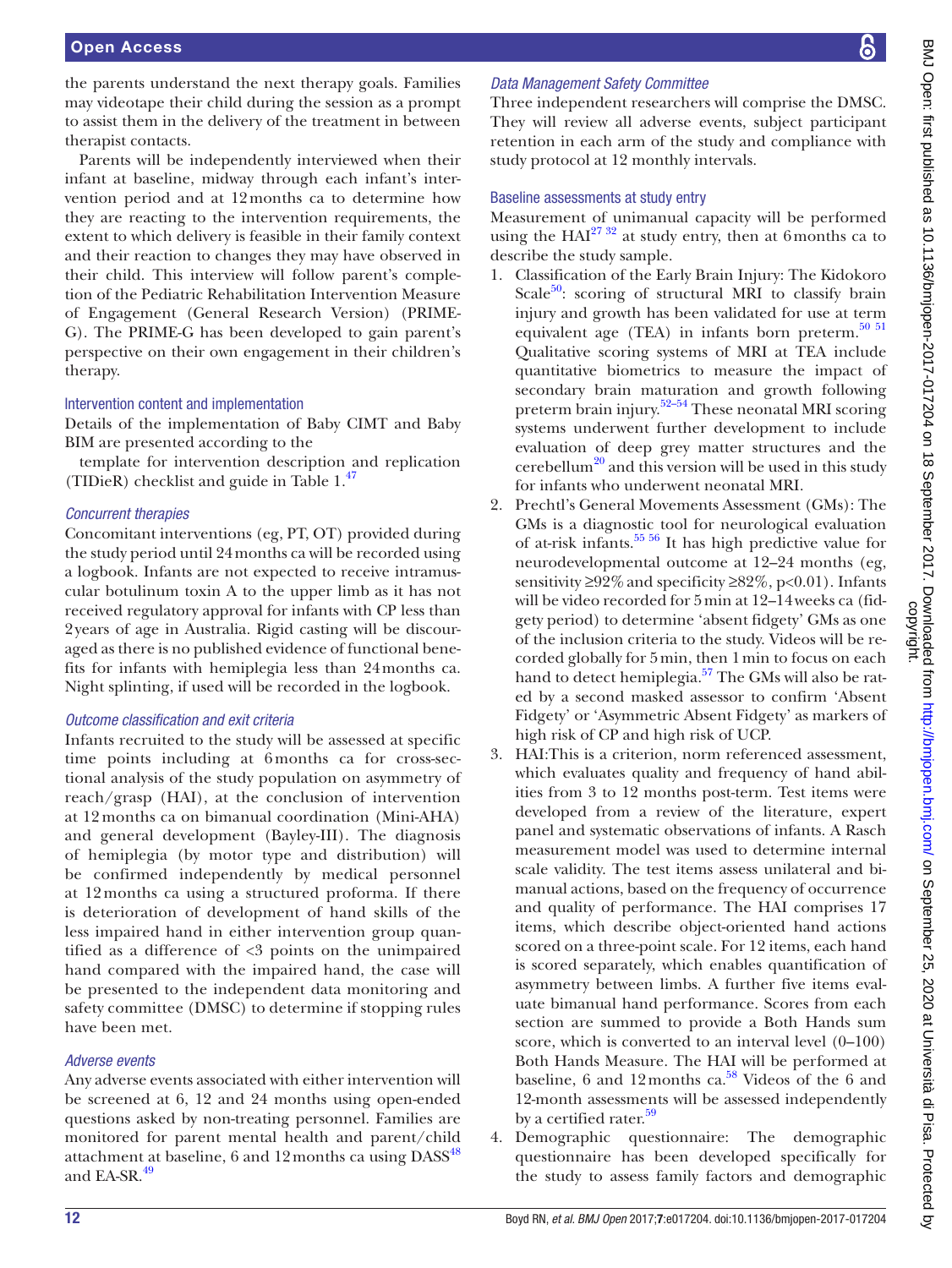variables such as socioeconomic status, parental education and child factors such as birth history and other comorbidities. A measure of social advantage/ disadvantage will also be derived from postcode of residence using the Index of Relative Socio-economic Advantage/Disadvantage (2006) from the Australian Bureau of Statistics (129 Reference). Deciles will be reported on a continuum with lower scores reflecting greater socioeconomic disadvantage and higher scores reflecting socioeconomic advantage.

# Classification of the sample at 12 and 24months ca

All participants will be classified using the:

- a. Manual Abilities Classification System for Infants (mini-MACS): The mini-MACS will be used to classify the infants' ability to handle objects in daily activities on one of five levels.<sup>[60](#page-16-30)</sup> The mini-MACs version of the MACs for children aged less than 4 years will be used in this study and this has strong content validity and inter-rater reliability in both parents and therapists for infants aged  $12-51$  months<sup>61</sup>. The Intraclass Correlation Coefficient between parents and therapists on the mini-MACs was 0.90 (95% CI 0.79 to 0.92) and for the two therapists was 0.97 (95% CI 0.78 to 0.92). Children will be classified on mini-MACs by an occupational therapist on this measure in discussion with the caregiver.
- b. Gross Motor Function Classification System extended and revised version (GMFCS-ER): Classifies self-initiated movements related to sitting/ walking over five levels. $62$  It is based on self-initiated movements, antigravity postures and motor skills expected in a typical 5-year old. Children who are independently ambulant are classified as GMFCS I or II, those requiring an assistive mobility device to walk classified as GMFCS III and those in wheeled mobility as GMFCS IV and V. Most children in the REACH study will be GMFCS level I or II. The GMFCS has internationally established validity, reliability and stability for the classification and prediction of motor function of children with  $CP$  aged 2–12years<sup>[63](#page-16-33)</sup>.<sup>64</sup> It has a high inter-rater reliability (generalisability coefficient= $0.93$ ).<sup>[64](#page-16-34)</sup> In the current study, the <2 years descriptions are used. Lower inter-rater reliability is documented for the  $\langle 2 \rangle$  years age band ( $\kappa$ =0.55), as younger children's gross motor abilities are more variable, and less developmental information is available on which to base the classification. $65$  The intrarater (test– retest) reliability from <2 to 12 years appeared to be acceptable (generalisability coefficient=0.68). The GMFCS has been correlated with a number of motor scales, as well as CP distribution and type of motor impairment.<sup>65</sup>
- c. Motor Type and Distribution: Motor type of CP will be classified by a medical practitioner as spastic, dystonic, ataxic, hypotonic, choreoathetosis, mixed CP or unclassifiable according to Surveillance of

Cerebral Palsy in Europe guidelines. $66$  Distribution will classified by number of limbs impaired.

d. Classification of the brain lesion at 24 months: The nature of the brain lesion will be classified from MRIs at 24months ca using two scales: (a) a qualitative (Krageloh Mann) $19$  and (b) semiquantitative classification of brain lesion severity using structural MRI (sMRI, Fiori scale). $67$  The American Academy of Neurology<sup>68</sup> has concluded that a clinical brain MRI should be part of the diagnosis of CP, so that all MRIs will be conducted as part of clinical best practice. Structural MRI will be obtained using a 3T scanner at one of the four sites, with at least T1-weighted high-resolution magnetisation prepared three-dimensional image, T2-weighted spin-echo image and fluid-attenuationinversion-recovery (FLAIR) sequences. Structural MRI will be evaluated by a paediatric neurologist (SF) masked to clinical features and history, for type of lesion and to describe a presumed pathogenic pattern (eg, stroke, hypoxia/anoxia, toxic, metabolic or infective). The brain lesion severity will be determined by using a semiquantitative scale (Fiori scale) that has demonstrated high inter-rater and intrarater reliability $67$  and strong construct validity based on dMRI and functional severity in children with unilateral  $\text{CP}^{69}$  In the Fiori scoring system, raw scores for lobes, subcortical structures (basal ganglia, thalami and brainstem), corpus callosum and cerebellum are systematically calculated, where higher scores represent more severe pathology. Each hemispheric score (HS) is the sum of the lobar scores (maximum score of 12). The basal ganglia and brainstem score (BGBS) is the sum of left and right subcortical structures (basal ganglia, thalamus, brainstem and posterior limb of the internal capsule) (maximum score of 10). The global score is the sum of the right and left HS, BGBS, corpus callosum and cerebellum scores (maximum of 40). A laterality index will be calculated for each scan (range 0–1) to determine the lateralisation of the lesion, assuming the HS as the lateralised measure. A score approximating 0 indicates a more bilateral lesion; a score approaching one more unilateral involvement.

# Primary outcomes

The primary outcome measure at 12months ca is use of the impaired hand as an assisting hand in bimanual activities on the Mini-AHA which will be rated blinded to group allocation/order from video recordings.

#### Bimanual performance

All infants will be assessed using the Mini-AHA at 12months ca and Small Kids AHA at 24months ca. Both of these tests have been developed using Rasch methodology and measure the effectiveness with which a child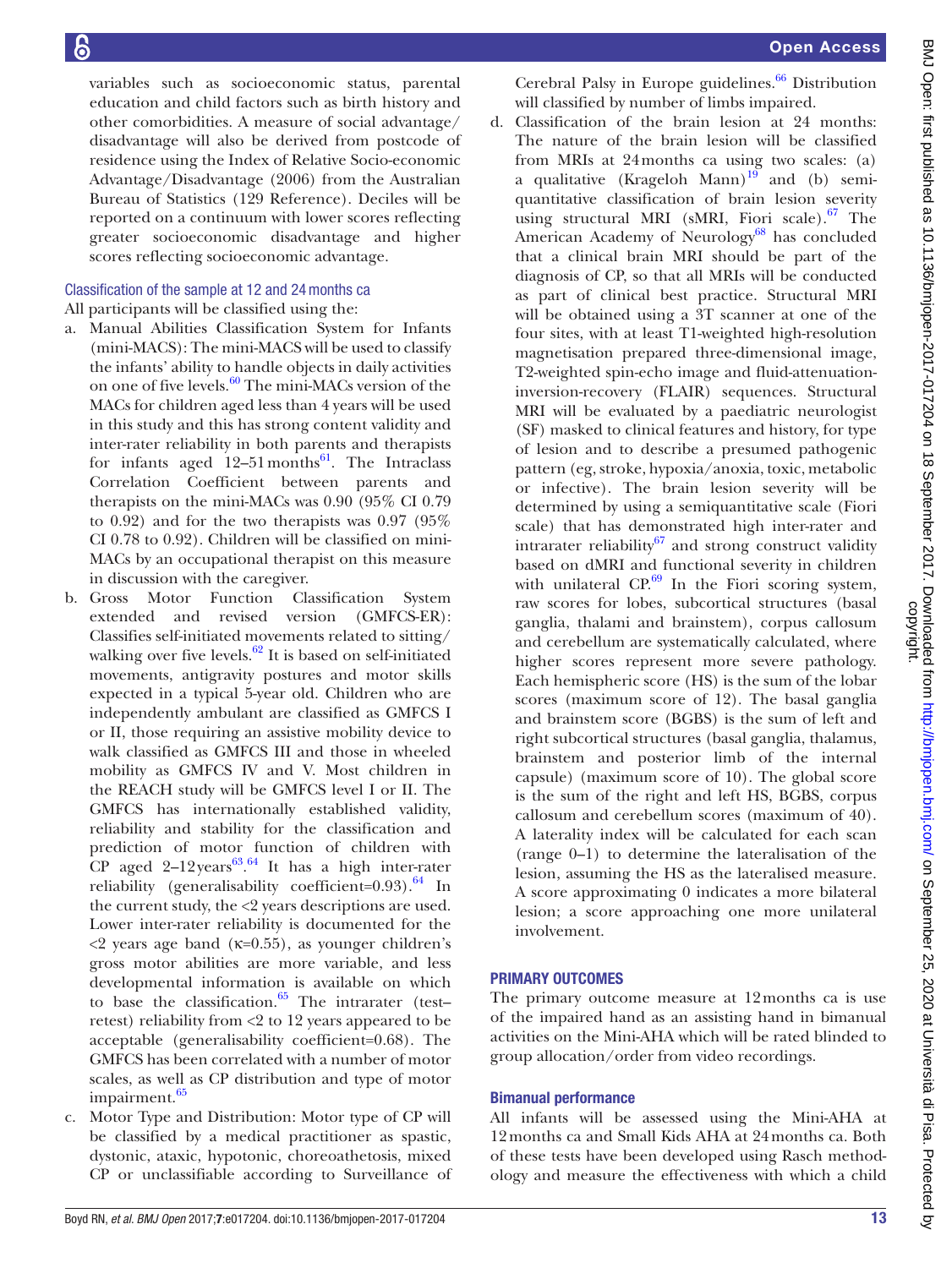# Open Access

makes use of their impaired hand during bimanual activity performance. Test–retest reliability is high for school children (ICC 0.98). Small Kids AHA is responsive to change following upper limb intervention<sup>5</sup> with a smallest detectable difference of 3.89 raw scores. The Mini-AHA was developed for children 8–18 months and comprises 20 items rated on a four-point scale. There is evidence for internal scale validity and the Mini-AHA distinguishes between levels of ability with high precision.<sup>70</sup> The test developers have demonstrated longitudinal validity of the Small Kids AHA and predictive validity of future use of the impaired hand as an assisting hand use. $71$ 

# Secondary outcomes Bayley-III<sup>72</sup>

Infants will be assessed on the Bayley-III (cognitive and motor) at 12 months and 24months ca. Test–retest reliability is 0.67 (fine motor) and 0.83 (gross motor).<sup>73</sup>

# Paediatric Evaluation of Disability Inventory Computer Adapted Test (PEDI-CAT)

The PEDI-CAT is a norm referenced, parent-reported measure of domains of self-care, mobility and social functioning which has good validity and reliability.<sup>74</sup> The PEDI-CAT is completed online at 12 and 24months ca and will be used to compare outcomes between groups.

#### $EA-SR<sup>49</sup>$  $EA-SR<sup>49</sup>$  $EA-SR<sup>49</sup>$

EA-SR is a 32 item self-report measure of emotional availability with excellent reliability and validity.

# DASS-21<sup>48</sup>

DASS-21 is a 21-item questionnaire that assesses symptoms of depression, anxiety and stress in adults. Respondents rate items on a four-point Likert scale reflecting how much the statement applied to them in the past week. DASS produces three subscales each with good internal consistency: the depression  $(\alpha=0.91)$ , anxiety  $(\alpha=0.84)$ and stress  $(\alpha=0.90)$  scales. DASS also has good discrim-inant and concurrent validity.<sup>[48](#page-16-22)</sup>

#### PRIME-G

PRIME-G is a parent report of engagement in the intervention. This measure is part of a suite of measures of engagement currently under development [\(http://prim](http://primeresearchteam.com/)[eresearchteam.com/](http://primeresearchteam.com/)). PRIME-G is a self-report measure comprising 12 items which reflect affective, behavioural and cognitive aspects of engagement. Items are scored on a seven-point Likert scale. It is anticipated that the more highly engaged the family the more likely they will be to complete the intervention protocol. PRIME-G will be assessed at the first home visit conducted by the research occupational therapist, then at the midway point of the intervention (3 to 4 months following commencement) and at 12 months of age at completion of the intervention.

# Neurodevelopmental Assessment

Neurodevelopmental assessment of the infants, will be undertaken by a medical practitioner (paediatrician,

rehabilitation specialist or neurologist) at 12 and 24 months of age to confirm the diagnosis, to classify the motor type and distribution using HINE.<sup>22-25</sup> HINE is the most accurate method for early detection of cerebral palsy in infants older than 5 months (corrected for prematurity) but less than 2 years old to detect neurological dysfunction (90% predictive of cerebral palsy). An infant with a HINE score lower than 73 (at 6, 9 or 12 months) is considered to be at high risk of cerebral palsy. A HINE score lower than 40 (at 6, 9 or 12 months) strongly indicates cerebral palsy.<sup>[23 24](#page-16-40)</sup>

#### Neuroimaging measures

All participants undertaking MRI will be checked for 3T MRI safety including no metal implants or ventriculoperitoneal shunts. As participants will be 24months ca at MRI, and unable to lie still in the noisy scanner environment, their families will be offered MRI under sedation as part of clinical follow-up.<sup>68</sup> The American Academy of Neurology practice parameter has concluded that brain MRI should be part of the diagnosis of CP. This is routinely undertaken as part of best clinical practice after referral by their treating doctor.

#### Diffusion imaging acquisition and white matter fibre tracking

DMRI scans, suitable for structural connectivity analyses will be acquired on 3T scanners at LCCH, Brisbane, Murdoch Children's Research Institute in Melbourne and the Children's Hospital at Westmead in Sydney and the Sir Charles Gardner Hospital in Perth. The research sequence will be acquired at the same time as clinical scans at 24months ca during natural sleep or using sedation or under general anaesthesia (determined on a case by case basis) $^{68}$  where (Note: dMRI adds 10min to scan time, total scan time 35min). There are some risks associated having a general anaesthetic to undertake the MRI. In ambulant children with CP with no other major medical conditions (no uncontrolled seizures) the risk associated with general anaesthesia is  $\langle 1\%$  chance of some complication. The referring doctor will discuss this with the parents in relation to their child. Where families do not wish their child to undergo general anaesthesia for MRI at 24months ca, they will be offered a desensitisation programme to familiarise the child to the scanner noises so that sleeping scans can be performed. Families who do not wish<sup>75</sup> for their child to have an MRI at 24 months can participate in the study without performing the scan.

Diffusion-weighted images will be acquired along 64 directions, with full brain coverage. DMRI data will be preprocessed to reduce artefacts, $76$  and the fibre orientation distribution estimated taking into account crossing fibres.<sup>75</sup> Tractography will be performed to delineate corticospinal and thalamocortical pathways.

Quantitative diffusivity indices fractional anisotropy and mean diffusivity, will be calculated for the tracts and an asymmetry index calculated. This will be performed separately for the left/right-sided hemiplegia, cortical/ subcortical regions and uni/bilateral lesions. Our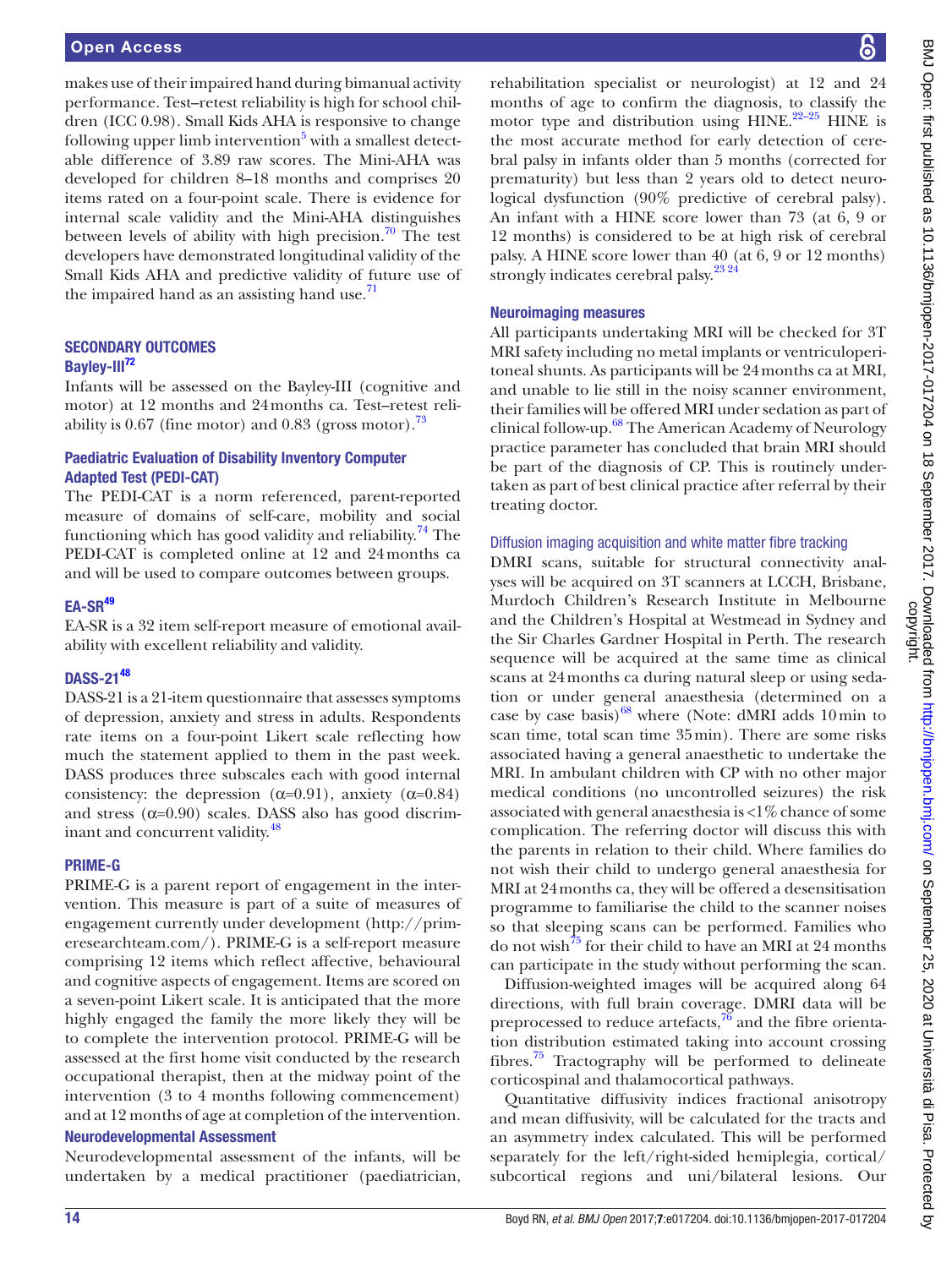hypothesis is that the Baby mCIMT group will show reduced asymmetry due to enhanced plasticity.

### Sample size determination

Primary basis for sample size calculation is adequate power for  $H^1$  comparison between functional effects of Baby mCIMT compared with Baby BIM therapy at 12months ca. Based on data from a study of 2 to 3-year olds,[28](#page-16-5) we propose a mean difference of 6 AHA logit points  $(100 \text{Logit Scale})^{71.77}$  as the minimum difference likely to have substantial clinical impact. Data from our large RCT comparing mCIMT and BIM in school-aged children with hemiplegia yielded SD of 12.8 and 12.6 in each group.[8](#page-15-7) Assuming a pooled SD of 12.8 units, a sample size of 144 participants (72 per treatment) will have 80% power to detect a 6-unit difference on AHA between groups (2-sided test at  $p<0.05$ ). We require 150 children (75 in each group) to allow for attrition (41% recruitment of eligible is required as a minimum, therefore feasible).

# Statistical analysis

Analyses will follow standard principles for RCTs, with interest focussing on comparisons between the intervention groups. Analyses will be undertaken on an intention-to-treat basis, and statistical significance will be set at p<0.05. The primary outcome, mini-AHA scores at 12months ca, will be compared between treatment groups using generalised linear models. The main effect entered will be treatment group (mCMIT/BIM), and stratification variables (age, gender, side) will be entered as covariables. The distributional family will be Gaussian and the identity link will be used. The secondary analyses will use similar methods to compare outcomes between groups at 24months ca for bimanual coordination (AHA), cognitive development (domains of Bayley Scale of Infant Development III) and self-care domains of PEDI-CAT. For dichotomous outcomes, the distributional family will be binomial and the logit link will be used. Where continuous data exhibit skewness not overcome by transformation, non-parametric methods (for example the Mann-Whitney U Test or quantile regression) will be used. For  $H^{3,3}$  $H^{3,3}$  $H^{3,3}$  magnitude of central changes between groups will be determined using quantitative analysis of dMRI statistical parametric maps. Data will be compared between groups using generalised estimating equations.

Validity of results will be checked using baseline and general descriptive information available for all eligible families. This includes comparing key characteristics of families who completed the study with those who enrolled in the study but did not complete and those who did not enrol. Multiple imputation techniques will be used if to adjust for differential drop-out if appropriate. Professor Robert Ware, lead biostatistician, will provide expert input for guiding and assisting with analysis.

# Ethics and dissemination

This study protocol presents the background and design for a randomised comparison trial comparing intensive Baby CIMT training to the same dose of Baby BIM for children with congenital hemiplegia. The alternate approaches may impact neuroplasticity positively (balanced) or negatively (lateralised) which along with the duration of therapeutic responses will guide clinicians on choice of the most effective treatments. Our team has commenced the first implementation studies of intensive upper limb therapy in school-aged children with hemiplegia, $78$  and thus findings of this proposed study in young infants are able to be translated rapidly into clinical practice.

Full ethical approvals for this study have been obtained from the Children's Health Queensland Hospital and Health Service Human Research Ethics Committee (HREC/14/QRCH/376: ethical review provided for 20 sites: Lady Cilento Children's Hospital, Royal Brisbane and Women's Hospital, Mater Mothers' Hospital, Gold Coast University Hospital, Sunshine Coast University Hospital, Nambour General Hospital, The Children's Hospital at Westmead, Children's Hospital Randwick, Westmead Hospital, Royal North Shore Hospital, Liverpool Hospital, Nepean Hospital, Royal Prince Alfred Hospital, Royal Women's Hospital, St George Hospital, Blacktown Hospital, Campbelltown Hospital, John Hunter Children's Hospital, Royal Children's Hospital and Monash Medical Centre), Medical Ethics Committee of The University of Queensland (2015000013), Cerebral Palsy Alliance Ethics Committee (2015-01-02) and the Princess Margaret Hospital Human Research Ethics Committee (2015023EP: ethical review provided for two sites: Princess Margaret Hospital for Children and King Edward Memorial Hospital for Women).

To our knowledge, this study is the first to investigate and compare the effects of two approaches to very early upper limb rehabilitation for infants at high risk of congenital hemiplegia implemented by parents coached by therapists. Furthermore, we will be evaluating outcomes of the Baby CIMT versus Baby BIM training programmes across all relevant domains of the International Classification of Functioning, Disability and Health using the most valid and reliable assessment tools available for use. We anticipate that the results of this study will be disseminated through peer-reviewed journals and national and international academic conferences as well as our established clinical and consumer networks.

#### Author affiliations

<sup>1</sup>Queensland Cerebral Palsy and Rehabilitation Research Centre, Centre for Children's Health Research, The University of Queensland, Brisbane, Australia <sup>2</sup>Children's Allied Health Research, Children's Health Queensland, Brisbane, Queensland, Australia

<sup>3</sup> School of Health and Rehabilitation Sciences, The University of Queensland, Brisbane, Australia

<sup>4</sup> Cerebral Palsy Alliance, The University of Sydney, Sydney, Australia

<sup>5</sup> The Australian E-Health Research Centre, Health and Biosecurity, CSIRO, Brisbane, Australia

<sup>&</sup>lt;sup>6</sup>School of Occupational Therapy and Social Work, Curtin University, Perth, Australia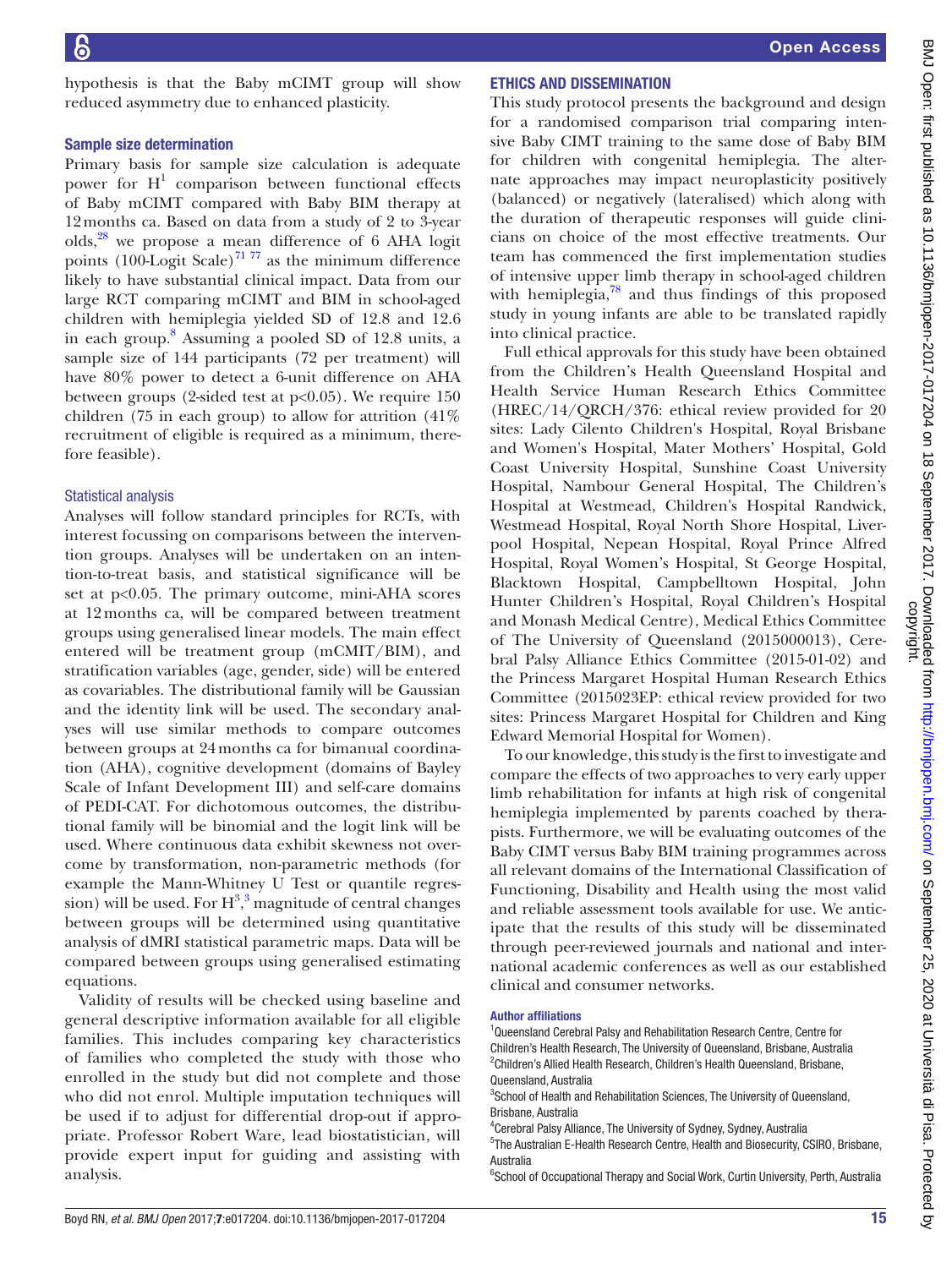7 Perth Children's Hospital, Perth, Western Australia, Australia 8 Royal Children's Hospital, Melbourne, Australia

<sup>9</sup>IRCCS Stella Maris and The University of Pisa, Pisa, Italy

<sup>10</sup>School of Allied Health, Australian Catholic University, North Sydney, Australia <sup>11</sup> Department of Women's and Children's Health, Neuropediatric Unit, Karolinska Institutet, Stockholm, Sweden

<sup>12</sup>Menzies Health Institute Queensland, Griffith University Gold Coast, Nathan, Australia

<sup>13</sup>CSIRO Mathematical and Information Sciences Biomedical Imaging Group, Australian e-Health Research Centre

Correction notice None.

Twitter None.

Acknowledgements The authors would like to thank A/Professor Lena Krumlinde-Sundholm from the Karolinska Institute who has advised on the Baby CIMT and Baby BIM content. The authors acknowledge A/Professor Karen Walker, Grace Centre for Newborn Care, The Children's Hospital at Westmead; Dr Russell Dale, Sydney Children's Hospital Network; Dr Roslyn Ward, School of Paediatrics and Child Health, The University of Western Australia, Perth; Dr Mary Sharp and Dr Noel French, Neonatologists, King Edward Memorial Hospital for Women, Perth for their roles in recruitment for the study. The authors would like to thank Dr Tracey Evans at the Queensland Cerebral Palsy and Rehabilitation Research Centre for her contributions to the overall management of the study. The authors would also like to thank Alana Muir for her role in evaluating the study fidelity. The authors would also like to thank the therapists who will undertake intervention in the REACH trial including Debra Khan, Danni Centorame, Emma Taylor and Nerida Taylor and Olivia Naylor.

#### Collaborators None.

#### Contributor No additional.

Contributors RNB is the chief investigator (CI) and together with JZ, LS, IN, NB, KP, CE, SG, AG, KW, JV, CM, RW and SR designed, established and achieved funding for this research study. CM, MW, LF also contributed to study design. RNB, LS, CM, MW, SG and CE are responsible for ethics applications and reporting. RNB, LS, IN, CE and SG are responsible for recruitment. RNB, LS, IN, CE, SG and CM supervise the data collection and implementation of the training programme. RNB, KP and SR were responsible for design and implementation of the Advanced Brain Imaging outcomes. RNB, JZ, LS, IN, NB, KP, CE, SG, AG, KW, JV, CM, RW will take lead roles on preparation for publications on the clinical outcomes of the study and RNB, SR, SF, KP and AG will take lead roles on the neuroscience publications from the study. RW will take on a lead role of the statistical analysis for the study. RB and the CIs drafted the final version of this manuscript. All authors contributed to the writing of this manuscript and have critically reviewed and approved the final version. All data from this study will be submitted to peer review journals.

Funding This protocol and randomised trial is funded by the Australian National Health and Medical Research Council (NHMRC) Project Grant for REACH 1059332; NHMRC Early Career Fellowship no.1090828 (LS); NHMRC Research Fellowship (RB) 1105038. This study is funded by the Australian National Health and Medical Research Council (NHMRC) for a project grant no 1078877. The NHMRC has provided people support for the following team members: a Research Fellowship (RB, 1105038), Early Career Fellowship (LS, No1090828, KW, No 631712).

#### Disclaimer None.

Competing interests None declared.

#### Patient consent Obtained.

Ethics approval Full ethical approvals for this study have been obtained from the Children's Health Queensland Hospital and Health Service Human Research Ethics Committee (HREC/14/QRCH/376: ethical review provided for 20 sites: Lady Cilento Children's Hospital, Royal Brisbane and Women's Hospital, Mater Mothers' Hospital, Gold Coast University Hospital, Sunshine Coast University Hospital, Nambour General Hospital, The Children's Hospital at Westmead, Children's Hospital Randwick, Westmead Hospital, Royal North Shore Hospital, Liverpool Hospital, Nepean Hospital, Royal Prince Alfred Hospital, Royal Women's Hospital, St George Hospital, Blacktown Hospital, Campbelltown Hospital, John Hunter Children's Hospital, Royal Children's Hospital and Monash Medical Centre), Medical Ethics Committee of The University of Queensland (2015000013), Cerebral Palsy Alliance Ethics Committee (2015-01-02) and the Princess Margaret Hospital Human Research Ethics Committee (2015023EP: ethical review provided for two sites:

Princess Margaret Hospital for Children and King Edward Memorial Hospital for Women).

Provenance and peer review Not commissioned; externally peer reviewed.

Data sharing statement. The funding bodies have no role in the study design, data collection, management, analysis and interpretation of data; writing of the report; and the decision to submit the reports for publication. The authors have ultimate authority over these activities. There is no additional unpublished data from this study to be shared.

Open Access This is an Open Access article distributed in accordance with the Creative Commons Attribution Non Commercial (CC BY-NC 4.0) license, which permits others to distribute, remix, adapt, build upon this work non-commercially, and license their derivative works on different terms, provided the original work is properly cited and the use is non-commercial. See: [http://creativecommons.org/](http://creativecommons.org/licenses/by-nc/4.0/) [licenses/by-nc/4.0/](http://creativecommons.org/licenses/by-nc/4.0/)

© Article author(s) (or their employer(s) unless otherwise stated in the text of the article) 2017. All rights reserved. No commercial use is permitted unless otherwise expressly granted.

# **REFERENCES**

- <span id="page-15-0"></span>1. Stanley F, Blair E. *Cerebral palsies: epidemiology and causal pathways*: MacKeith Press, 200.
- <span id="page-15-1"></span>2. Access Economics. The economic impact of cerebral palsy in Australia in 2007. *Canberra* 2008.
- <span id="page-15-2"></span>3. Sakzewski L, Ziviani J, Boyd R. Efficacy of upper limb interventions for children with unilateral cerebral palsy: systematic review and meta-analysis update. *Pediatrics* 2014;133:e175–204.
- <span id="page-15-3"></span>4. Eliasson AC. Bimanual training for children with unilateral CP—is this something new? *[Dev Med Child Neurol](http://dx.doi.org/10.1111/j.1469-8749.2007.00806.x)* 2007;49:806.
- <span id="page-15-4"></span>5. Eliasson AC, Krumlinde-sundholm L, Shaw K, *et al*. Effects of constraint-induced movement therapy in young children with hemiplegic cerebral palsy: an adapted model. *[Dev Med Child Neurol](http://dx.doi.org/10.1017/S0012162205000502)* 2005;47:266–75.
- <span id="page-15-5"></span>6. Cobos-Carbó A, Augustovski F. CONSORT 2010 declaration: updated guideline for reporting parallel group randomised trials. *[Med](http://dx.doi.org/10.1016/j.medcli.2010.09.034)  [Clin](http://dx.doi.org/10.1016/j.medcli.2010.09.034)* 2011;137:213–5.
- <span id="page-15-6"></span>7. ACPR Group. *Report of the Australian Cerebral Palsy Register, Birth years 1993-2006*, 2013.
- <span id="page-15-7"></span>8. Sakzewski L, Ziviani J, Abbott DF, *et al*. Randomized trial of constraint-induced movement therapy and bimanual training on activity outcomes for children with congenital hemiplegia. *[Dev Med](http://dx.doi.org/10.1111/j.1469-8749.2010.03859.x)  [Child Neurol](http://dx.doi.org/10.1111/j.1469-8749.2010.03859.x)* 2011;53:313–20.
- <span id="page-15-8"></span>9. Al-Oraibi S, Eliasson AC. Implementation of constraint-induced movement therapy for young children with unilateral cerebral palsy in Jordan: a home-based model. *[Disabil Rehabil](http://dx.doi.org/10.3109/09638288.2011.555594)* 2011;33:2006–12.
- <span id="page-15-9"></span>10. Eyre JA, Smith M, Dabydeen L, *et al*. Is hemiplegic cerebral palsy equivalent to amblyopia of the corticospinal system? *[Ann Neurol](http://dx.doi.org/10.1002/ana.21108)* 2007;62:493–503.
- <span id="page-15-10"></span>11. Staudt M, Gerloff C, Grodd W, *et al*. Reorganization in congenital hemiparesis acquired at different gestational ages. *[Ann Neurol](http://dx.doi.org/10.1002/ana.20297)* 2004;56:854–63.
- <span id="page-15-11"></span>12. Cramer SC, Sur M, Dobkin BH, *et al*. Harnessing neuroplasticity for clinical applications. *[Brain](http://dx.doi.org/10.1093/brain/awr039)* 2011;134:1591–609.
- <span id="page-15-12"></span>13. Guzzetta A, Pizzardi A, D'Acunto M, *et al*. Early development of hand motor function in infants with neonatal cerebral infarction. *Dev Med Child Neurol* 2009;51:78.
- 14. Thickbroom GW, Byrnes ML, Archer SA, *et al*. Differences in sensory and motor cortical organization following brain injury early in life. *[Ann](http://dx.doi.org/10.1002/ana.68)  [Neurol](http://dx.doi.org/10.1002/ana.68)* 2001;49:320–7.
- <span id="page-15-13"></span>15. Boyd R, Perez M, Guzzetta A. Very early upper limb intervention for infants with asymmetric brain injury. Shepherd R, ed. *Cerebral palsy in Infancy and Early childhood,. Section 4, specific methods of Motor training for infants. 1st ed*. London: Elsevier, 2013.
- <span id="page-15-14"></span>16. Friel K, Chakrabarty S, Kuo HC, *et al*. Using motor behavior during an early critical period to restore skilled limb movement after damage to the corticospinal system during development. *[J Neurosci](http://dx.doi.org/10.1523/JNEUROSCI.1198-12.2012)* 2012;32:9265–76.
- <span id="page-15-15"></span>17. Martin JH, Chakrabarty S, Friel KM. Harnessing activity-dependent plasticity to repair the damaged corticospinal tract in an animal model of cerebral palsy. *[Dev Med Child Neurol](http://dx.doi.org/10.1111/j.1469-8749.2011.04055.x)* 2011;53:9–13.
- <span id="page-15-16"></span>18. Rose S, Guzzetta A, Pannek K, *et al*. MRI structural connectivity, disruption of primary sensorimotor pathways, and hand function in cerebral palsy. *[Brain Connect](http://dx.doi.org/10.1089/brain.2011.0034)* 2011;1:309–16.
- <span id="page-15-17"></span>19. Krägeloh-Mann I, Horber V. The role of magnetic resonance imaging in elucidating the pathogenesis of cerebral palsy: a systematic review. *[Dev Med Child Neurol](http://dx.doi.org/10.1111/j.1469-8749.2007.00144.x)* 2007;49:144–51.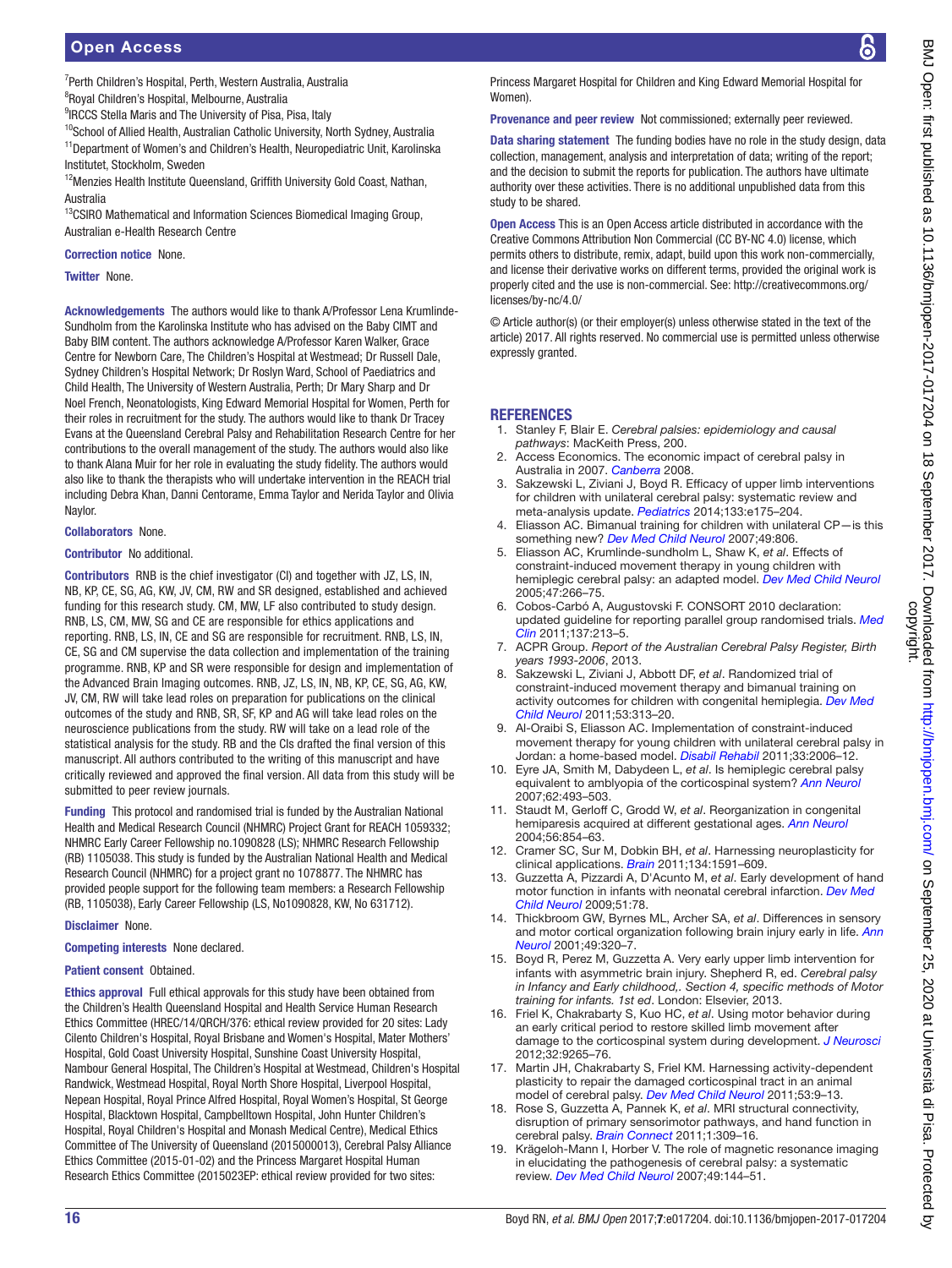#### <span id="page-16-0"></span>20. Basu AP, Pearse J, Kelly S, *et al*. Early intervention to improve hand function in hemiplegic cerebral palsy. *[Front Neurol](http://dx.doi.org/10.3389/fneur.2014.00281)* 2015;281:281.

- <span id="page-16-1"></span>21. Chan AW, Tetzlaff JM, Altman DG, *et al*. SPIRIT 2013 statement: defining standard protocol items for clinical trials. *[Ann Intern Med](http://dx.doi.org/10.7326/0003-4819-158-3-201302050-00583)* 2013;158:200–7.
- <span id="page-16-2"></span>22. Haataja L, Mercuri E, Regev R, *et al*. Optimality score for the neurologic examination of the infant at 12 and 18 months of age. *[J](http://dx.doi.org/10.1016/S0022-3476(99)70016-8)  [Pediatr](http://dx.doi.org/10.1016/S0022-3476(99)70016-8)* 1999;135:153–61.
- <span id="page-16-40"></span>23. Romeo DM, Cioni M, Palermo F, *et al*. Neurological assessment in infants discharged from a neonatal intensive care unit. neurological assessment in infants discharged from a neonatal intensive care unit. *Eur J Paediatr Neurol* 2013;17:192–8.
- 24. Romeo DM, Ricci D, Brogna C, *et al*. Use of the hammersmith infant neurological examination in infants with cerebral palsy: a critical review of the literature. *[Dev Med Child Neurol](http://dx.doi.org/10.1111/dmcn.12876)* 2015;58.
- 25. Romeo DM, Cioni M, Scoto M, *et al*. Neuromotor development in infants with cerebral palsy investigated by the Hammersmith Infant neurological examination during the first year of age. *[Eur J Paediatr](http://dx.doi.org/10.1016/j.ejpn.2007.05.006)  [Neurol](http://dx.doi.org/10.1016/j.ejpn.2007.05.006)* 2008;12:24–31.
- <span id="page-16-3"></span>26. Fiori S, Cioni G, Klingels K, *et al*. Reliability of a novel semiquantitative scale for classification of brain MRI for children with cerebral palsy. *Dev Med Child Neurol* 2014;56:839–45.
- <span id="page-16-4"></span>27. Eliasson AC, Sjöstrand L, Ek L, *et al*. Efficacy of baby-CIMT: study protocol for a randomised controlled trial on infants below age 12 months, with clinical signs of unilateral CP. *[BMC Pediatr](http://dx.doi.org/10.1186/1471-2431-14-141)* 2014;14:141.
- <span id="page-16-5"></span>28. Eliasson AC, Shaw K, Berg E, *et al*. An ecological approach of constraint induced movement therapy for 2-3-year-old children: a randomized control trial. *[Res Dev Disabil](http://dx.doi.org/10.1016/j.ridd.2011.05.024)* 2011;32:2820–8.
- 29. Eliasson AC, Krumlinde-Sundholm L, Gordon AM, *et al*. Guidelines for future research in constraint-induced movement therapy for children with unilateral cerebral palsy: an expert consensus. *[Dev Med](http://dx.doi.org/10.1111/dmcn.12273) [Child Neurol](http://dx.doi.org/10.1111/dmcn.12273)* 2014;56:125–37.
- <span id="page-16-6"></span>30. Fagard J, Jacquet A-Y. Onset of bimanual coordination and symmetry versus asymmetry of movement. *[Infant Behavior and](http://dx.doi.org/10.1016/0163-6383(89)90009-X)  [Development](http://dx.doi.org/10.1016/0163-6383(89)90009-X)* 1989;12:229–35.
- <span id="page-16-7"></span>31. Case-Smith J. Hand skill development in the context of infants' play: birth to 2 years. Pehoski AHC, ed. *Hand function in the Child: foundations for Remediation*. St Louis: MO: Mosby, 2005:117–41.
- <span id="page-16-8"></span>32. Krumlinde-Sundholm L, Ek L, Eliasson AC. What assessments evaluate use of hands in infants? A literature review. *[Dev Med Child](http://dx.doi.org/10.1111/dmcn.12684)  [Neurol](http://dx.doi.org/10.1111/dmcn.12684)* 2015;57(Suppl 2):37–41.
- <span id="page-16-9"></span>33. Greaves S, Imms C, Krumlinde-Sundholm L, *et al*. Bimanual behaviours in children aged 8-18 months: a literature review to select toys that elicit the use of two hands. *[Res Dev Disabil](http://dx.doi.org/10.1016/j.ridd.2011.09.012)* 2012;33:240–50.
- <span id="page-16-10"></span>34. Novak I, Cusick A. Home programmes in paediatric occupational therapy for children with cerebral palsy: where to start? *[Aust Occup](http://dx.doi.org/10.1111/j.1440-1630.2006.00577.x)  [Ther J](http://dx.doi.org/10.1111/j.1440-1630.2006.00577.x)* 2006;53:251–64.
- <span id="page-16-11"></span>35. An M, Palisano RJ. Family-professional collaboration in pediatric rehabilitation: a practice model. *[Disabil Rehabil](http://dx.doi.org/10.3109/09638288.2013.797510)* 2014;36:434–40.
- <span id="page-16-12"></span>36. Graham F, Rodger S, Ziviani J. Coaching parents to enable children's participation: an approach for working with parents and their children. *[Aust Occup Ther J](http://dx.doi.org/10.1111/j.1440-1630.2008.00736.x)* 2009;56:16–23.
- <span id="page-16-13"></span>37. Baldwin P, King G, Evans J, *et al*. Solution-focused coaching in pediatric rehabilitation: an integrated model for practice. *[Phys Occup](http://dx.doi.org/10.3109/01942638.2013.784718)  [Ther Pediatr](http://dx.doi.org/10.3109/01942638.2013.784718)* 2013;33:467–83.
- <span id="page-16-14"></span>38. Soska KC, Galeon MA, Adolph KE. On the other hand: overflow movements of infants' hands and legs during unimanual object exploration. *[Dev Psychobiol](http://dx.doi.org/10.1002/dev.20595)* 2012;54:372–82.
- <span id="page-16-15"></span>39. Fallang B, Saugstad OD, Hadders-Algra M. Goal directed reaching and postural control in supine position in healthy infants. *[Behav Brain](http://dx.doi.org/10.1016/S0166-4328(00)00231-X)  [Res](http://dx.doi.org/10.1016/S0166-4328(00)00231-X)* 2000;115:9–18.
- 40. Soska KC, Adolph KE, Johnson SP. Systems in development: motor skill acquisition facilitates three-dimensional object completion. *[Dev](http://dx.doi.org/10.1037/a0014618)  [Psychol](http://dx.doi.org/10.1037/a0014618)* 2010;46:129–38.
- <span id="page-16-16"></span>41. Biringen Z, Derscheid D, Vliegen N, *et al*. Emotional availability (EA): theoretical background, empirical research using the EA scales, and clinical applications. *[Developmental Review](http://dx.doi.org/10.1016/j.dr.2014.01.002)* 2014;34:114–67.
- <span id="page-16-17"></span>42. Eakes GG, Burke ML, Hainsworth MA, *et al*. Middle-range theory of chronic sorrow. *[Image J Nurs Sch](http://dx.doi.org/10.1111/j.1547-5069.1998.tb01276.x)* 1998;30:179–84.
- <span id="page-16-18"></span>43. Hayes SC , *et al*. *Acceptance and Commitment therapy: an experiential approach to behavior change*. New York: Guilford Press, 2003.
- <span id="page-16-19"></span>44. Bellg AJ, Borrelli B, Resnick B, *et al*. Enhancing treatment fidelity in health behavior change studies: best practices and recommendations from the NIH Behavior Change Consortium. *[Health](http://dx.doi.org/10.1037/0278-6133.23.5.443) [Psychol](http://dx.doi.org/10.1037/0278-6133.23.5.443)* 2004;23:443–51.
- <span id="page-16-20"></span>45. Poltawski L, Norris M, Dean S. Intervention fidelity: developing an experience-based model for rehabilitation research. *[J Rehabil Med](http://dx.doi.org/10.2340/16501977-1848)* 2014;46:609–15.
- 46. Toomey E, Matthews J, Guerin S, *et al*. Development of a feasible implementation fidelity protocol within a complex physical therapyled self-management intervention. *[Phys Ther](http://dx.doi.org/10.2522/ptj.20150446)* 2016;96:1287–98.
- <span id="page-16-21"></span>47. Hoffmann TC, Glasziou PP, Boutron I, *et al*. Better reporting of interventions: template for intervention description and replication (TIDieR) checklist and guide. *[BMJ](http://dx.doi.org/10.1136/bmj.g1687)* 2014;348:g1687.
- <span id="page-16-22"></span>48. Lovibond PF, Lovibond SH. The structure of negative emotional states: comparison of the depression anxiety stress scales (DASS) with the Beck Depression and anxiety inventories. *[Behav Res Ther](http://dx.doi.org/10.1016/0005-7967(94)00075-U)* 1995;33:335–43.
- <span id="page-16-23"></span>49. Vliegen N, Luyten P, Biringen Z. A multimethod perspective on emotional availability in the postpartum period. *[Parenting](http://dx.doi.org/10.1080/15295190902844514)* 2009;9:228–43.
- <span id="page-16-24"></span>50. Kidokoro H, Anderson PJ, Doyle LW, *et al*. Brain injury and altered brain growth in preterm infants: predictors and prognosis. *[Pediatrics](http://dx.doi.org/10.1542/peds.2013-2336)* 2014;134:e444–e453.
- 51. Woodward LJ, Anderson PJ, Austin NC, *et al*. Neonatal MRI to predict neurodevelopmental outcomes in preterm infants. *[N Engl J](http://dx.doi.org/10.1056/NEJMoa053792)  [Med](http://dx.doi.org/10.1056/NEJMoa053792)* 2006;355:685–94.
- <span id="page-16-25"></span>52. Nguyen The Tich S, Anderson PJ, Shimony JS, *et al*. A novel quantitative simple brain metric using MR imaging for preterm infants. *[AJNR Am J Neuroradiol](http://dx.doi.org/10.3174/ajnr.A1309)* 2009;30:125–31.
- 53. Spittle AJ, Doyle LW, Anderson PJ, *et al*. Reduced cerebellar diameter in very preterm infants with abnormal general movements. *[Early Hum Dev](http://dx.doi.org/10.1016/j.earlhumdev.2009.11.002)* 2010;86:1–5.
- 54. Kidokoro H, Neil JJ, Inder TE. New MR imaging assessment tool to define brain abnormalities in very preterm infants at term. *[AJNR Am](http://dx.doi.org/10.3174/ajnr.A3521)  [J Neuroradiol](http://dx.doi.org/10.3174/ajnr.A3521)* 2013;34:2208–14.
- <span id="page-16-26"></span>55. , . In: Einspieler C, Prechtl H, Bos A, Ferrari F, Cioni G, *et al*. eds. *Prechtl's method of qualitative assessment of general movements in preterm, term and young infants*. London: Mac Keith Press, 2004.
- 56. Prechtl HF, Einspieler C, Cioni G, *et al*. An early marker for neurological deficits after perinatal brain lesions. *[Lancet](http://dx.doi.org/10.1016/S0140-6736(96)10182-3)* 1997;349:1361–3.
- <span id="page-16-27"></span>57. Guzzetta A, Pizzardi A, Belmonti V, *et al*. Hand movements at 3 months predict later hemiplegia in term infants with neonatal cerebral infarction. *[Dev Med Child Neurol](http://dx.doi.org/10.1111/j.1469-8749.2009.03497.x)* 2010;52:767–72.
- <span id="page-16-28"></span>58. Krumlinde-Sundholm L, Ek L, Guzzetta A, *et al*. The Hand Assessment for Infants, a new test for measuring use of hands and possible asymmetry in infants 3-10 months of age. *Developmental Medicine and Child Neurology* 2015;57:54–5.
- <span id="page-16-29"></span>59. Guzzetta A, Boyd RN, Perez M, *et al*. UP-BEAT (Upper Limb Baby Early Action-observation training): protocol of two parallel randomised controlled trials of action-observation training for typically developing infants and infants with asymmetric brain lesions. *[BMJ Open](http://dx.doi.org/10.1136/bmjopen-2012-002512)* 2013;3:e002512.
- <span id="page-16-30"></span>60. Eliasson AC, Krumlinde-Sundholm L, Rösblad B, *et al*. The Manual Ability classification system (MACS) for children with cerebral palsy: scale development and evidence of validity and reliability. *[Dev Med](http://dx.doi.org/10.1017/S0012162206001162)  [Child Neurol](http://dx.doi.org/10.1017/S0012162206001162)* 2006;48:549–54.
- <span id="page-16-31"></span>61. Eliasson AC, Ullenhag A, Wahlström U, *et al*. Mini-MACS: development of the Manual Ability classification system for children younger than 4 years of age with signs of cerebral palsy. *[Dev Med](http://dx.doi.org/10.1111/dmcn.13162)  [Child Neurol](http://dx.doi.org/10.1111/dmcn.13162)* 2017;59:72–8.
- <span id="page-16-32"></span>62. Palisano R, Rosenbaum P, Walter S, *et al*. Development and reliability of a system to classify gross motor function in children with cerebral palsy. *[Dev Med Child Neurol](http://dx.doi.org/10.1111/j.1469-8749.1997.tb07414.x)* 1997;39:214–23.
- <span id="page-16-33"></span>63. Palisano RJ, Cameron D, Rosenbaum PL, *et al*. Stability of the gross motor function classification system. *[Dev Med Child Neurol](http://dx.doi.org/10.1017/S0012162206000934)* 2006;48:424–8.
- <span id="page-16-34"></span>64. Wood E, Rosenbaum P. The gross motor function classification system for cerebral palsy: a study of reliability and stability over time. *[Dev Med Child Neurol](http://dx.doi.org/10.1017/S0012162200000529)* 2000;42:292–6.
- <span id="page-16-35"></span>65. Gorter JW, Rosenbaum PL, Hanna SE, *et al*. Limb distribution, motor impairment, and functional classification of cerebral palsy. *[Dev Med](http://dx.doi.org/10.1111/j.1469-8749.2004.tb00506.x)  [Child Neurol](http://dx.doi.org/10.1111/j.1469-8749.2004.tb00506.x)* 2004;46:461–7.
- <span id="page-16-36"></span>66. Surveillance of Cerebral Palsy in Europe registers. Surveillance of Cerebral Palsy in Europe: a Collaboration of Cerebral Palsy surveys and registers. *Dev Med Child Neurol* 2000;42:816–24.
- <span id="page-16-37"></span>67. Fiori S, Cioni G, Klingels K, *et al*. Reliability of a novel semiquantitative scale for classification of brain MRI for children with cerebral palsy. *Developmental Medicine and Child Neurology* 2014;56:839–45.
- <span id="page-16-38"></span>68. Ashwal S, Russman BS, Blasco PA, *et al*. Practice parameter: diagnostic assessment of the child with cerebral palsy: report of the Quality Standards Subcommittee of the American Academy of Neurology and the Practice Committee of the Child Neurology Society. *[Neurology](http://dx.doi.org/10.1212/01.WNL.0000117981.35364.1B)* 2004;62:851–63.
- <span id="page-16-39"></span>69. Fiori S, Guzzetta A, Pannek K, *et al*. Validity of semiquantitative scale for brain MRI in unilateral cerebral palsy due to periventricular white matter lesions: relationship with hand